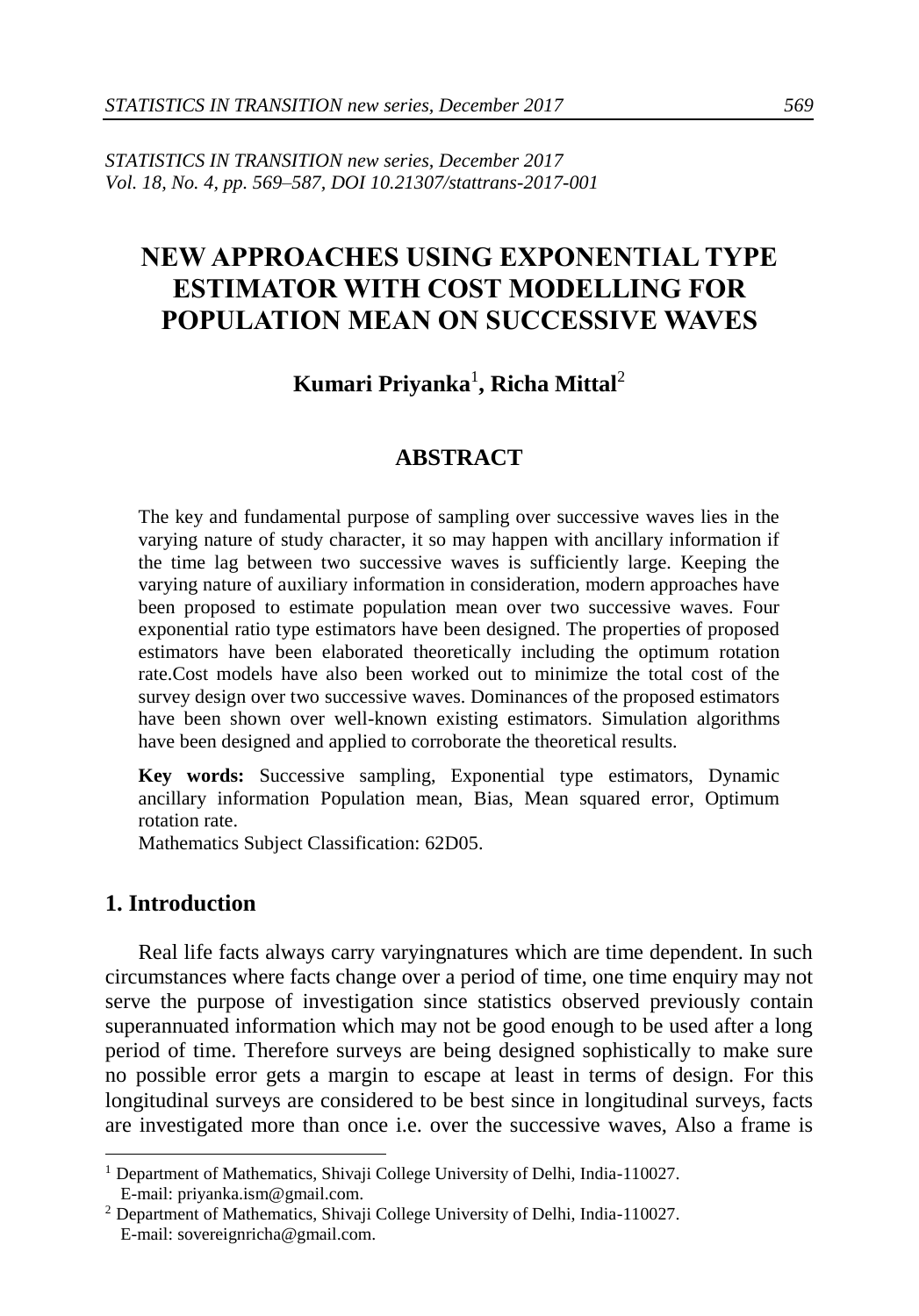provided for reducing the cost of survey by a partial replacement of sample units in sampling over successive waves.

Jessen (1942) is considered to be the pioneer for observing dynamics of facts over a long period of time through partial replacement of sample units over successive waves. The approach of sampling over successive waves has been made more fruitful by using twisted and novel ways to consider extra information along with the study character. Enhanced literature has been made availableby Patterson (1950), Narain (1953), Eckler (1955), Sen(1971, 1972, 1973), Gordon (1983), Singh et al. (1991), Arnab and Okafor (1992), Feng and Zou (1997), Biradar and Singh (2001), Singh and Singh (2001), Singh (2005), Singh and Priyanka (2006, 2007, 2008),Singh and Karna (2009), Singh and Prasad (2010), Singh et al. (2011), Singh et al. (2013), Bandyopadhyay and Singh(2014), Priyanka and Mittal (2014), Priyanka et al. (2015), Priyanka and Mittal (2015a, 2015b)etc.

It has been theoretically established that, in general, the linear regression estimator is more efficient than the ratio estimator except when the regression line y on x passes through the neighbourhood of the origin; in this case the efficiencies of these estimators are almost equal. Also in many practical situations where the regression line does not pass through the neighbourhood of the origin, in such cases the ratio estimator does not perform as good as the linear regression estimator. Here exponential type estimators play a vital role in increasing the precision of the estimates.Motivated with this idea we are aspired to develop unexampled estimators for estimating population mean over two successive waves applying the concept of exponential type ratio estimators. In this line of work, an attempt has been made to consider the dynamic nature of ancillary information also because as the time passes by, not only the nature of study variable changes but the nature of ancillary information also varies with respect to time in many real life phenomenon where time lag is very large between two successive waves.

For example, in a social survey one may desire to observe the number of females human trafficked from a particular region, the number of girls child birth may serve as ancillary information which is completely dynamic over a period of 8-10 years of time span. Similarly in a medicinal survey one may be interested to record the number of survivors from a cancerous disease, here the number of successfully tested drugs for the disease may not sustain to be stable over a period of 10 or 20 years. Likewise, in an economic survey the government may like to record the labor force, the total number of graduates in country may serve as an ancillary character to the study character but it surely inherent dynamic nature over a period of 5 or 10 years. Also in a tourism related survey, one may seek to record the total income (profit) from tourism in a particular country or state. In this kind of survey, total number of tourists visiting to the concerned place may be considered as the auxiliary information as communications and transportations services have emerged drastically to enhance the commutation of people from one place to another.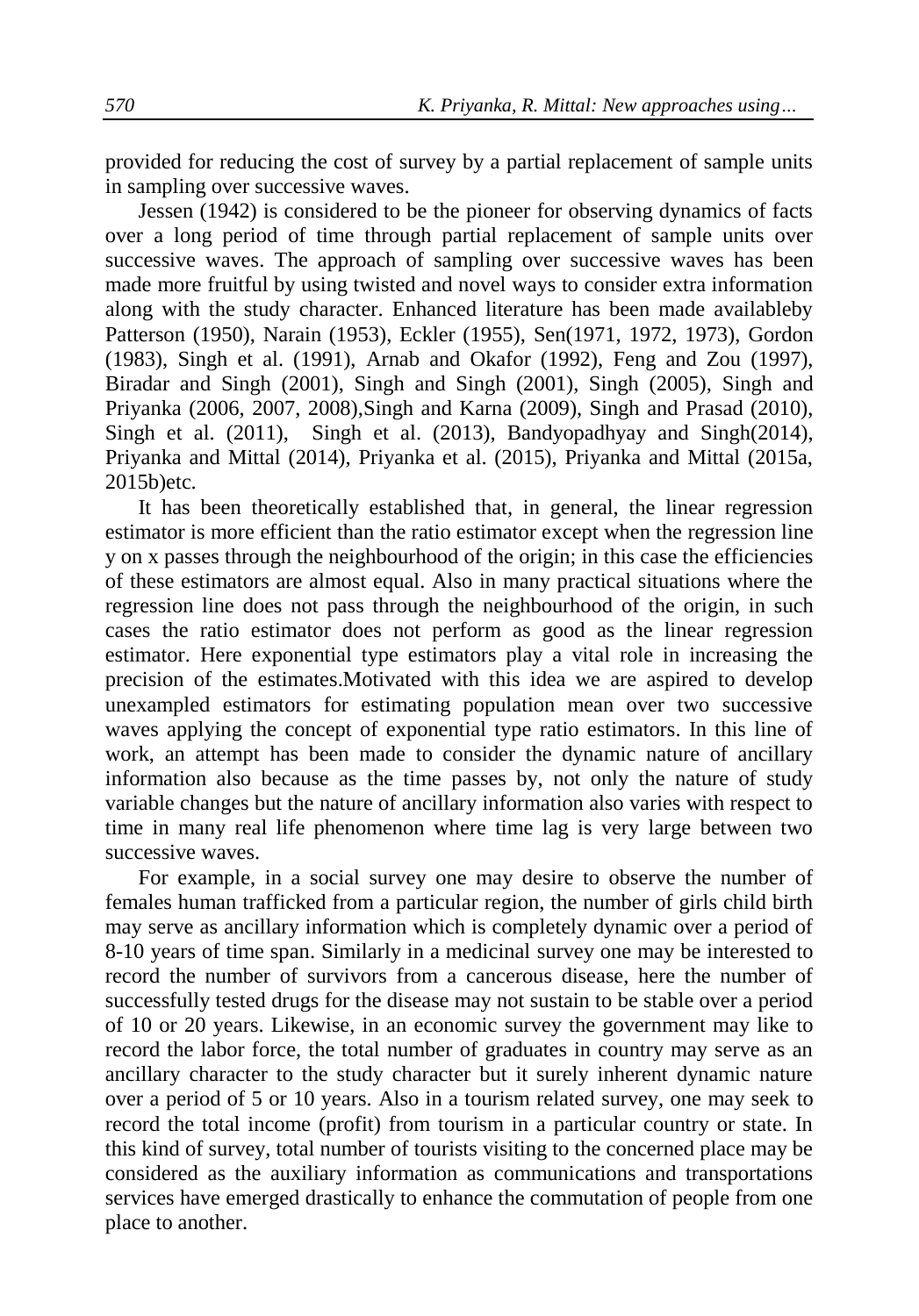So such situations cannot be tackled considering the ancillary character to be stable since doing so will affect the final findings of the survey. Keeping the drawback of such flaws in consideration, this work deals in bringing modern approaches for estimating population mean over two successive waves.Four estimators have been habituated with a fine amalgamation of completely known dynamic ancillary information with exponential ratio type estimators.Their properties including optimum rotation rate and a model for optimum total cost have been proposed and discussed. Also detailed empirical illustrations have been done by doing a comparison of proposed estimators with well-known existing estimators in the literature of successive sampling. Simulation algorithms have been devised to make the proposed estimators work in practical environment efficiently.

### **2. Survey Design and Analysis**

#### **2.1. Sample Structure and Notations**

Let  $U = (U_1, U_2, ..., U_N)$  be the finite population of N units, which has been sampled over two successive waves. It is assumed that size of the population remains unchanged but values of units change over two successive waves. The character under study be denoted by x (y) on the first (second) waves respectively. It is assumed that information on an ancillary variable  $z_1(z_2)$  dynamic in nature over the successive waves with completely known population mean  $Z_1(Z_2)$  is readily available on both the successive waves and positively correlated to x and y respectively.Simple random sample (without replacement) of n units is taken at the first wave. A random subsample of  $m = n\lambda$  units is retained for use at the second wave. Now at the current wave a simple random sample (without replacement) of  $u = (n-m) = n\mu$  units is drawn afresh from the remaining (N-n) units of the population so that the sample size on the second wave remains the same. Let  $\mu$  and  $\lambda(\mu + \lambda = 1)$  are the fractions of fresh and matched samples respectively at the second (current) successive wave. The following notations are considered here after:

 $\overline{X}$ ,  $\overline{Y}$ ,  $\overline{Z}$ ,  $\overline{Z}$ ,  $\overline{Z}$  Population means of the variables x, y,  $z_1$  and  $\mathbf{z}_2$ respectively.

respectively.<br> $\overline{y}_u$ ,  $\overline{z}_u$ ,  $\overline{x}_m$ ,  $\overline{y}_m$ ,  $\overline{z}_1(m)$ ,  $\overline{z}_2(m)$ ,  $\overline{x}_n$ ,  $\overline{z}_1(n)$ ,  $\overline{z}_2(n)$ : Sample mean of respective variate based on the sample sizes shown in suffice.

 $\rho_{yx}, \rho_{xz_1}, \rho_{xz_2}, \rho_{yz_1}, \rho_{yz_2}, \rho_{zz_2}$ : Correlation coefficient between the variables shown in suffices.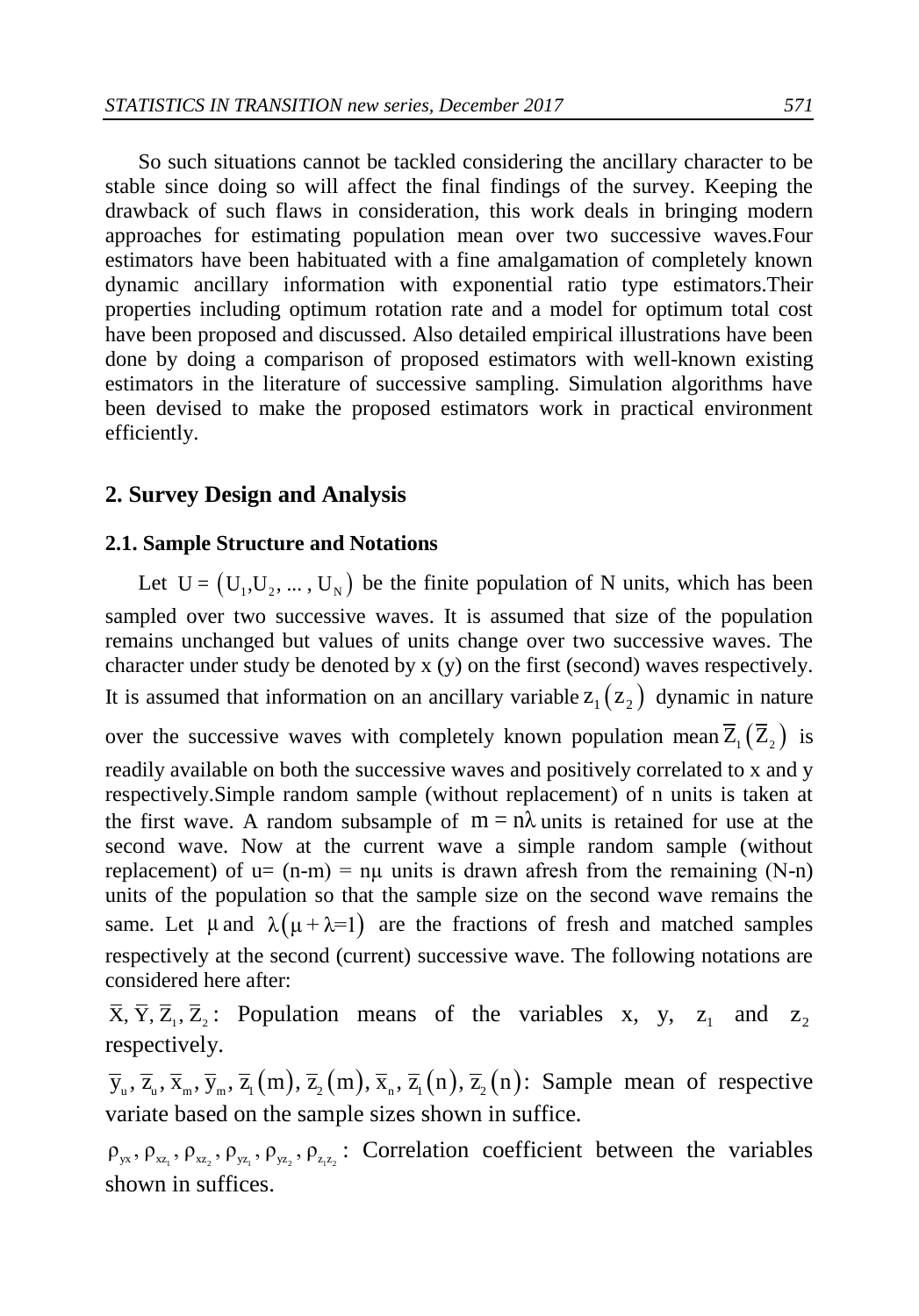$S_x^2$ ,  $S_y^2$ ,  $S_{z_1}^2$ ,  $S_{z_2}^2$ : Population mean squared of variables x, y, z<sub>1</sub> and z<sub>2</sub> respectively.

## **2.2 Design of the Proposed Estimators**  $\check{T}_{\mathrm{i}\,\mathrm{j}}\mathrm{(i,j=1,2)}$

For estimating the population mean  $\overline{Y}$  at the current wave, two sets of estimators have been proposed. The first set of estimators is based on sample of size u drawn afresh at current occasion and is given by

$$
\tilde{\mathcal{T}}_{\mathbf{u}} = \left\{ \mathbf{t}_{1\mathbf{u}}, \mathbf{t}_{2\mathbf{u}} \right\},\tag{1}
$$

where

$$
t_{1u} = \overline{y}_u \left( \frac{\overline{Z}_2}{\overline{z}_2(u)} \right)
$$
 (2)

$$
t_{2u} = \overline{y}_u \exp\left(\frac{\overline{Z}_2 - \overline{z}_2(u)}{\overline{Z}_2 + \overline{z}_2(u)}\right)
$$
 (3)

The second set of estimators is based on sample of size m common to both occasion and is

$$
\check{\mathcal{T}}_{\mathbf{m}} = \left\{ \mathbf{t}_{1\mathbf{m}}, \mathbf{t}_{2\mathbf{m}} \right\},\tag{4}
$$

where 
$$
t_{Im} = \overline{y}_m \left( \frac{\overline{x}_n}{\overline{x}_m} \right) \exp \left( \frac{\overline{Z}_2 - \overline{z}_2(m)}{\overline{Z}_2 + \overline{z}_2(m)} \right)
$$
 (5)

$$
t_{2m} = \overline{y}_m^* \left(\frac{\overline{x}_n^*}{\overline{x}_m^*}\right)
$$
 (6)

where 
$$
\overline{y}_{m}^{*} = \overline{y}_{m}
$$
 exp  $\left(\frac{\overline{Z}_{2} - \overline{z}_{2}(m)}{\overline{Z}_{2} + \overline{z}_{2}(m)}\right)$ ,  $\overline{x}_{m}^{*} = \overline{x}_{m}$  exp  $\left(\frac{\overline{Z}_{1} - \overline{z}_{1}(m)}{\overline{Z}_{1} + \overline{z}_{1}(m)}\right)$  and  
\n $\overline{x}_{n}^{*} = \overline{x}_{n}$  exp  $\left(\frac{\overline{Z}_{1} - \overline{z}_{1}(n)}{\overline{Z}_{1} + \overline{z}_{1}(n)}\right)$ .

Hence, considering the convex combination of the two sets  $\check{\mathcal{T}}_u$  and  $\check{\mathcal{T}}_m$ , we have the final estimators of the population mean  $\overline{Y}$  on the current occasion as  $\tilde{T}_{ij} = \overline{\omega}_{ij} t_{iu} + (1-\overline{\omega}_{ij}) t_{jm}$ ; (i, j=1, 2)

$$
\check{T}_{ij} = \varpi_{ij} t_{iu} + (1 - \varpi_{ij}) t_{jm}; (i, j = 1, 2)
$$
\n
$$
\tag{7}
$$

where  $(t_{i_1}, t_{j_1}) \in \tilde{T}_u \times \tilde{T}_m$  and  $\overline{\omega}_{i j}$  are suitably chosen weights so as to minimize the mean squared error of the estimators  $\check{\mathcal{T}}_{i,j}(i,j=1,2)$ .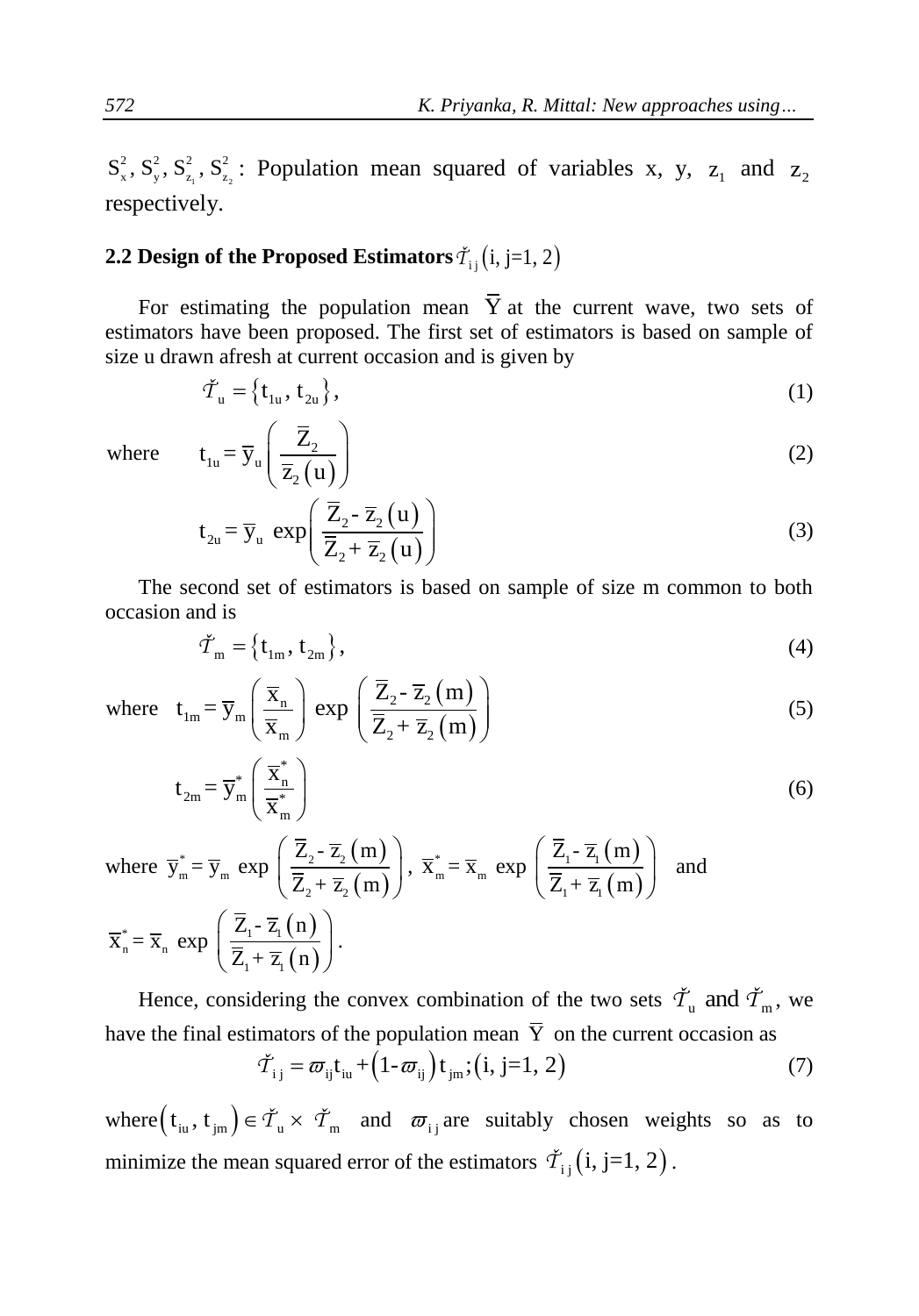## **2.3. Analysis of the estimators**  $\check{\mathcal{T}}_{ij}$  (i, j=1, 2)

## **2.3.1. Bias and Mean Squared Errors of the Proposed Estimators**  $\check{\mathcal{T}}_{\rm ii}$  (i, j=1, 2)

The properties of the proposed estimators  $\tilde{T}_{ij}$  (i, j=1, 2) are derived under the<br>following large sample approximations<br> $\overline{y}_u = \overline{Y}(1 + e_0)$ ,  $\overline{y}_m = \overline{Y}(1 + e_1)$ ,  $\overline{x}_m = \overline{X}(1 + e_2)$ ,  $\overline{x}_n = \overline{X}(1 + e_3)$ ,  $\over$ 

following large sample approximations  
\n
$$
\overline{y}_u = \overline{Y}(1 + e_0), \ \overline{y}_m = \overline{Y}(1 + e_1), \ \overline{x}_m = \overline{X}(1 + e_2), \ \overline{x}_n = \overline{X}(1 + e_3), \ \overline{z}_2(u) = \overline{Z}_2(1 + e_4),
$$
  
\n $\overline{z}_2(m) = \overline{Z}_2(1 + e_5), \ \overline{z}_1(m) = \overline{Z}_1(1 + e_6)$  and  $\overline{z}_1(n) = \overline{Z}_1(1 + e_7)$  such that  $|e_i| < 1 \ \forall i = 0,...,7$ .

The estimators belonging to the sets  $\check{\tau}_u$  and  $\check{\tau}_m$  (i, j=1, 2) are ratio, exponential ratio, ratio to exponential ratio and chain type ratio to exponential ratio type in nature respectively. Hence they are biased for population mean Y . Therefore, the final estimators  $\tilde{\mathcal{T}}_{i,j}$  (i, j=1, 2) defined in equation (7) are also biased estimators of Y. The bias  $B(.)$  and mean squared errors  $M(.)$  of the proposed estimators  $\check{\mathcal{T}}_{ij}$  (i, j=1, 2) are obtained up to first order of approximations and thus we have following theorems:

**Theorem 2.3.1.** Bias of the estimators  $\tilde{T}_{ij}(i, j=1, 2)$  to the first order of

approximations are obtained as  
\n
$$
B(\tilde{T}_{ij}) = \overline{\omega}_{ij} B(t_{iu}) + (1 - \overline{\omega}_{ij}) B(t_{jm}); (i, j=1, 2),
$$
\n(8)

where 
$$
B(t_{1u}) = \frac{1}{u} \overline{Y} \left( \frac{C_{0002}}{\overline{Z}_2^2} - \frac{C_{0101}}{\overline{Y} \overline{Z}_2} \right)
$$
, (9)

$$
B(t_{2u}) = \frac{1}{u} \overline{Y} \left( \frac{3}{8} \frac{C_{0002}}{\overline{Z}_{2}^{2}} - \frac{1}{2} \frac{C_{0101}}{\overline{Y}} \overline{Z}_{2} \right),
$$
\n
$$
\overline{Y} \left( \frac{1}{2} \left( \frac{C_{2000}}{\overline{Y}^{2}} + \frac{3}{8} \frac{C_{0002}}{\overline{Y}^{2}} - \frac{C_{1100}}{\overline{Y}^{2}} - \frac{1}{2} \frac{C_{0101}}{\overline{Y}^{2}} + \frac{1}{2} \frac{C_{1001}}{\overline{Y}^{2}} \right) + \frac{1}{2} \left( \frac{C_{1100}}{\overline{Y}^{2}} - \frac{C_{2000}}{\overline{Y}^{2}} - \frac{1}{2} \frac{C_{1001}}{\overline{Y}^{2}} \right) \right),
$$
\n(10)

$$
B(t_{2u}) = \frac{1}{u} \overline{Y} \left( \frac{3}{8} \frac{C_{0002}}{\overline{Z}_{2}^{2}} - \frac{1}{2} \frac{C_{0101}}{\overline{Y}} \overline{Z}_{2} \right),
$$
\n
$$
B(t_{1m}) = \overline{Y} \left( \frac{1}{m} \left( \frac{C_{2000}}{\overline{X}^{2}} + \frac{3}{8} \frac{C_{0002}}{\overline{Z}_{2}^{2}} - \frac{C_{1100}}{\overline{X}\overline{Y}} - \frac{1}{2} \frac{C_{001}}{\overline{Y}\overline{Z}_{2}} + \frac{1}{2} \frac{C_{1001}}{\overline{X}\overline{Z}_{2}} \right) + \frac{1}{n} \left( \frac{C_{1100}}{\overline{X}\overline{Y}} - \frac{C_{2000}}{\overline{X}^{2}} - \frac{1}{2} \frac{C_{1001}}{\overline{X}\overline{Z}_{2}} \right) \right),
$$
\n
$$
(11)
$$

and

$$
(\mathbf{m} \times \mathbf{8} \mathbf{Z}_{2} \mathbf{X} \mathbf{Y} \mathbf{Z} \mathbf{Y} \mathbf{Z}_{2} \mathbf{Z} \mathbf{X} \mathbf{Z}_{2}) \mathbf{n} (\mathbf{X} \mathbf{Y} \mathbf{X} \mathbf{Z} \mathbf{Z} \mathbf{Z}_{2})
$$
\nand\n
$$
B(t_{2m}) = \overline{Y} \bigg( \frac{1}{m} \bigg( \frac{C_{2000}}{\overline{X}^{2}} - \frac{1}{8} \frac{C_{0020}}{\overline{Z}_{1}^{2}} + \frac{3}{8} \frac{C_{0002}}{\overline{Z}_{2}^{2}} - \frac{C_{1100}}{\overline{X}^{2}} - \frac{1}{2} \frac{C_{1010}}{\overline{X}^{2}} + \frac{1}{2} \frac{C_{1011}}{\overline{X}^{2}} + \frac{1}{2} \frac{C_{0110}}{\overline{X}^{2}} - \frac{1}{2} \frac{C_{0111}}{\overline{Y}^{2}} - \frac{1}{2} \frac{C_{0111}}{\overline{X}^{2}} \bigg) + \frac{1}{n} \bigg( \frac{1}{8} \frac{C_{002}}{\overline{Z}_{1}^{2}} - \frac{C_{2000}}{\overline{X}^{2}} + \frac{C_{1100}}{\overline{X}^{2}} + \frac{1}{2} \frac{C_{1011}}{\overline{X}^{2}} - \frac{1}{2} \frac{C_{1011}}{\overline{X}^{2}} - \frac{1}{2} \frac{C_{0111}}{\overline{Y}^{2}} + \frac{1}{4} \frac{C_{0011}}{\overline{Z}_{1}^{2}} \bigg) \bigg)
$$
\n
$$
(12)
$$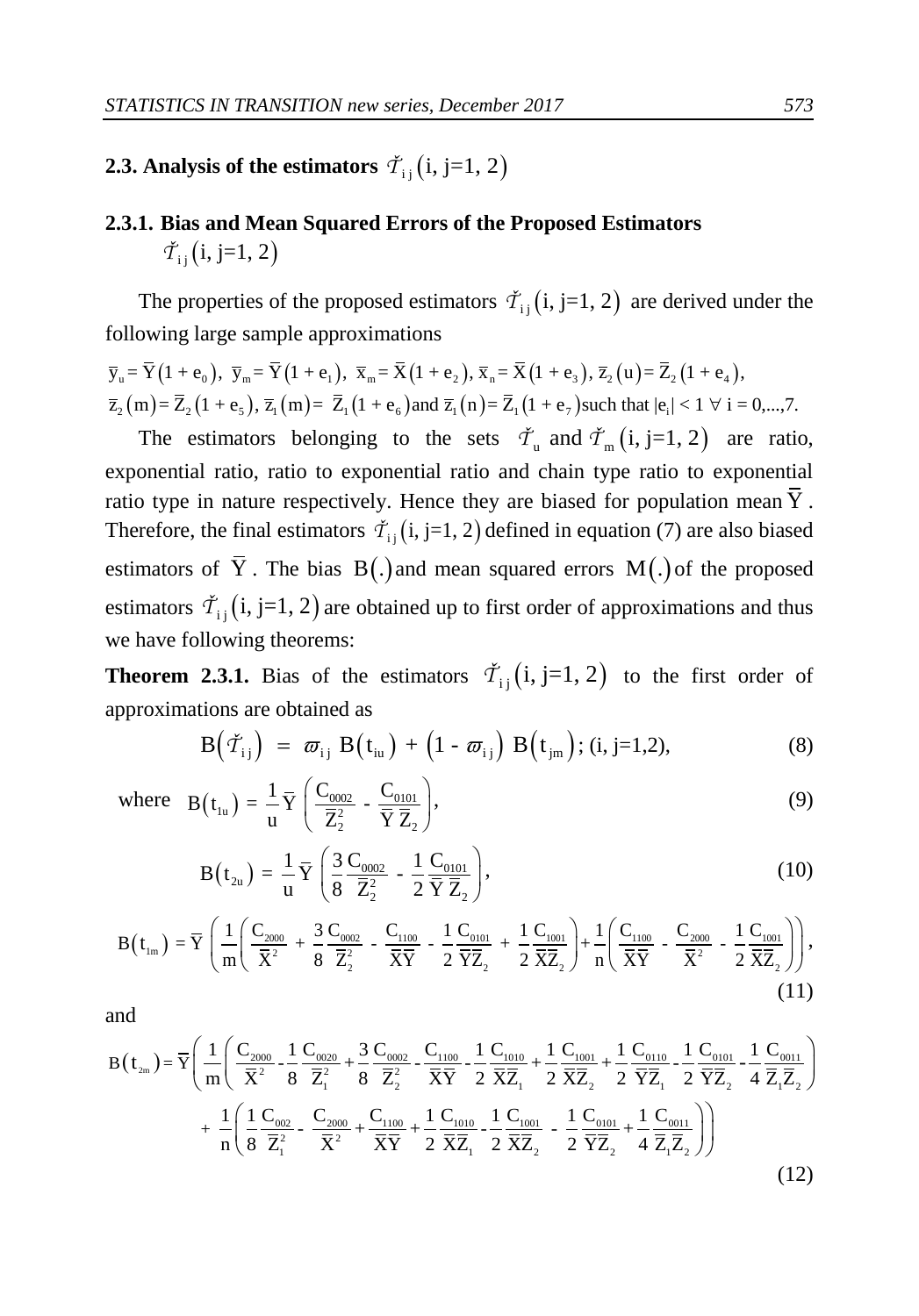where 
$$
C_{rstq} = E\left[\left(x_i - \overline{X}\right)^r \left(y_i - \overline{Y}\right)^s \left(z_{1i} - \overline{Z}_1\right)^t \left(z_{2i} - \overline{Z}_2\right)^q\right]; (r, s, t, q) \ge 0.
$$

**Theorem 2.3.2**.Mean squared errors of the estimators  $\check{\tau}_{ij}(i, j=1, 2)$  to the first order of approximations are obtained as  $M(\check{\tau}_{ij}) = \overline{\omega}_{ij}^2 M(t_{ij}) + (1 - \overline{\omega}_{ij})^2 M(t_{jm}) + 2 \overline{\omega}_{ij} (1 - \overline{\omega}_{ij}) Cov(t_{ij}, t_{jm});$ order of approximations are obtained as

$$
M(\check{\mathcal{T}}_{ij}) = \varpi_{ij}^2 M(t_{i\omega}) + (1 - \varpi_{ij})^2 M(t_{j\omega}) + 2 \varpi_{ij} (1 - \varpi_{ij}) \text{Cov}(t_{i\omega}, t_{j\omega});
$$
\n(13)

where 
$$
M(t_{1u}) = \frac{1}{u} A_1 S_y^2
$$
 (14)

$$
M(t_{2u}) = \frac{1}{u} A_2 S_y^2
$$
 (15)

$$
M(t_{Im}) = \left(\frac{1}{m} A_3 + \frac{1}{n} A_4\right) S_y^2
$$
 (16)

$$
M(t_{2m}) = \left(\frac{1}{m} A_5 + \frac{1}{n} A_6\right) S_y^2 \tag{17}
$$

$$
Cov(t_{iu}, t_{jm})=0, A_1 = 2(1 - \rho_{yz_2}), A_2 = \frac{5}{4} - \rho_{yz_2}, A_3 = \frac{9}{4} - 2\rho_{yx} - \rho_{yz_2} + \rho_{xz_2},
$$
  
\n
$$
A_4 = 2\rho_{yx} - \rho_{xz_2} - 1,
$$
  
\n
$$
A_5 = \frac{5}{2} - 2\rho_{yx} - \rho_{xz_1} + \rho_{xz_2} + \rho_{yz_1} - \rho_{yz_2} - \frac{1}{2}\rho_{z_1z_2}
$$
 and  $A_6 = 2\rho_{yx} + \rho_{xz_1} - \rho_{xz_2} - \rho_{yz_1} + \frac{1}{2}\rho_{z_1z_2} - \frac{5}{4}.$ 

## **2.3.2. Minimum Mean Squared Errors of the Proposed Estimators**  $\check{\mathcal{T}}_{i}$  (i, j=1, 2)

Since the mean squared errors of the estimators  $\tilde{\tau}_{i j}$  (i, j=1, 2) given in equation (13) are the functions of unknown constants  $\overline{\omega}_{ij}$  (i, j = 1, 2), therefore, they are minimized with respect to  $\overline{\omega}_{i j}$  and subsequently the optimum values of  $\overline{\omega}_{i j}$  (i, j = 1, 2) and M $(\check{\tau}_{i j})_{\text{opt.}}$  (i, j=1, 2) are obtained as

$$
\varpi_{i j_{opt.}} = \frac{M(t_{jm})}{M(t_{ia}) + M(t_{jm})}; (i, j = 1, 2)
$$
\n(18)

$$
M(t_{iu}) + M(t_{jm})
$$
  

$$
M(\tilde{\tau}_{i j})_{opt.} = \frac{M(t_{iu}) \cdot M(t_{jm})}{M(t_{iu}) + M(t_{jm})}; (i, j = 1, 2)
$$
 (19)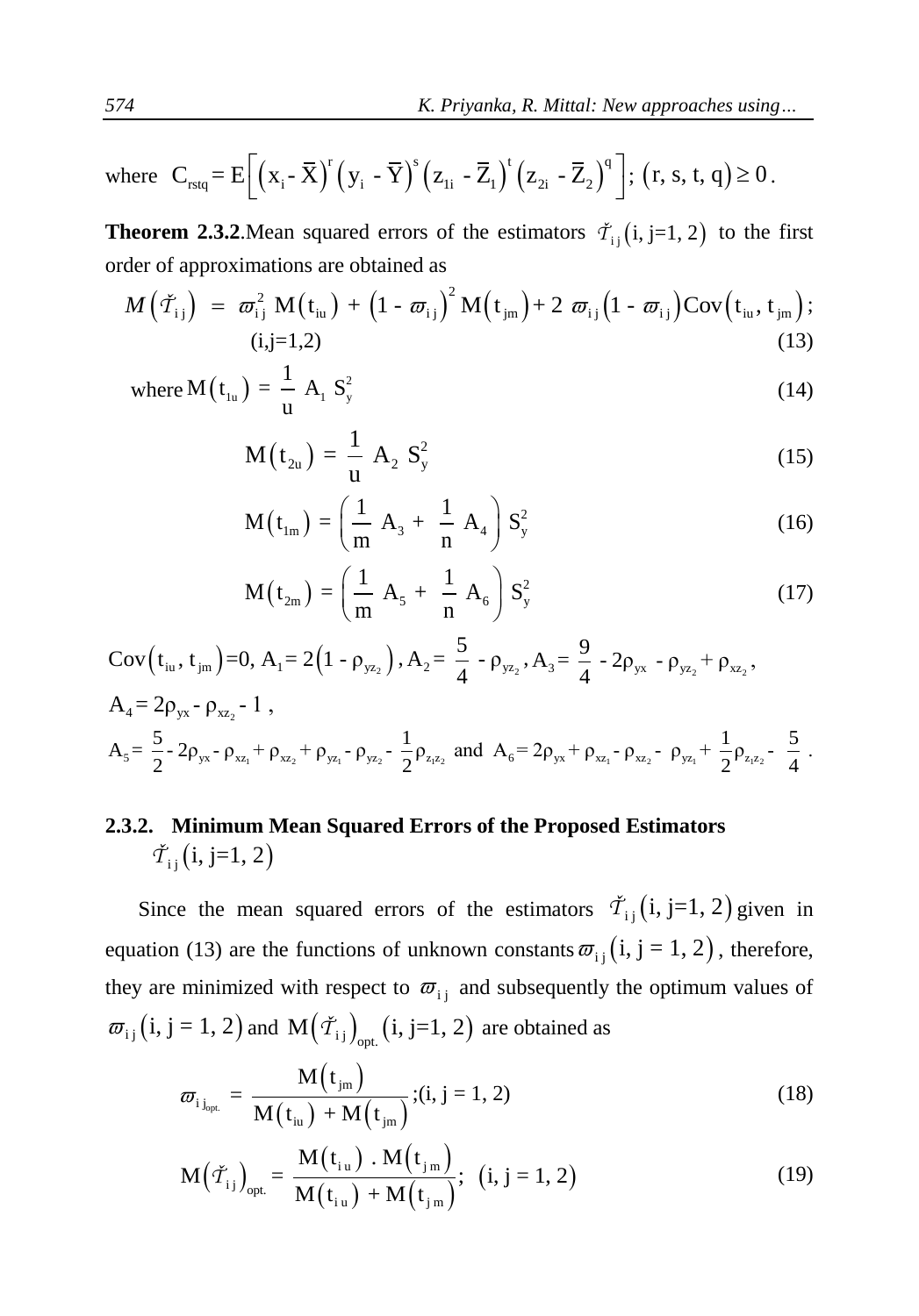Further, substituting the values of the mean squared errors of the estimators defined in equations (14)-(17) in equation (18)-(19), the simplified values of  $\overline{\omega}_{i j_{\text{opt.}}}$  and  $M(\check{\mathcal{T}}_{i j})_{\text{opt.}}$  are obtained as

$$
\varpi_{11_{\text{opt.}}} = \frac{\mu_{11} [\mu_{11} A_4 - (A_3 + A_4)]}{[\mu_{11}^2 A_4 - \mu_{11} (A_3 + A_4 - A_1) - A_1]}
$$
(20)

$$
\overline{\omega}_{12_{opt.}} = \frac{\mu_{12} [\mu_{12} A_6 - (A_5 + A_4) - A_1]}{[\mu_{12}^2 A_6 - \mu_{12} (A_5 + A_6) - A_1]}
$$
(21)

$$
\varpi_{21_{\text{opt}}} = \frac{\mu_{12} \left[ \mu_{21}^2 A_6 - \mu_{12} (A_5 + A_6 - A_1) - A_1 \right]}{\mu_{21} \left[ \mu_{21} A_4 - (A_3 + A_4) \right]}
$$
\n
$$
\varpi_{21_{\text{opt}}} = \frac{\mu_{21} \left[ \mu_{21} A_4 - (A_3 + A_4) \right]}{\left[ \mu_{21}^2 A_4 - \mu_{21} (A_3 + A_4 - A_2) - A_2 \right]}
$$
\n(22)

$$
\overline{\boldsymbol{\omega}}_{22_{\text{opt}}} = \frac{\mu_{21} \left[ A_3 + A_4 - A_2 \right] - A_2}{\left[ \mu_{22} \left[ \mu_{22} \right] A_6 - \left( A_5 + A_6 \right) \right]}
$$
\n
$$
\overline{\boldsymbol{\omega}}_{22_{\text{opt}}} = \frac{\mu_{22} \left[ \mu_{22} \right] A_6 - \mu_{22} \left( A_5 + A_6 - A_2 \right) - A_2 \right]}
$$
\n(23)

$$
\left[\mu_{22} A_6 - \mu_{22} (A_5 + A_6 - A_2) - A_2\right]
$$
  

$$
M(\tilde{\tau}_{11})_{opt.} = \frac{1}{n} \frac{\left[\mu_{11} B_1 - B_2\right] S_y^2}{\left[\mu_{11}^2 A_4 - \mu_{11} B_3 - A_1\right]}
$$
(24)

$$
M(\tilde{T}_{12})_{opt} = \frac{1}{n} \frac{\left[\mu_{12} B_4 - B_5\right] S_y^2}{\left[\mu_{12}^2 A_6 - \mu_{12} B_6 - A_1\right]}
$$
(25)

$$
M(\tilde{\mathcal{T}}_{21})_{opt.} = \frac{1}{n} \frac{\left[\mu_{21} B_7 - B_8\right] S_y^2}{\left[\mu_{21}^2 A_4 - \mu_{21} B_9 - A_2\right]}
$$
(26)

$$
M(\tilde{\mathcal{T}}_{22})_{opt.} = \frac{1}{n} \frac{\begin{bmatrix} \mu_{21} & A_4 & -\mu_{21} & B_9 & -A_2 \end{bmatrix}}{\begin{bmatrix} \mu_{22} & B_{10} & -B_{11} \end{bmatrix} S_y^2}
$$
\n
$$
(27)
$$

where

 $M(T_{22})_{opt.} = \frac{1}{n} \left[ \frac{2}{\mu_{22}^2} A_6 - \mu_{22} B_{12} - A_2 \right]$ <br>
where<br>  $B_1 = A_1 A_4, \quad B_2 = A_1 A_3 + A_1 A_4, \quad B_3 = A_3 + A_4 - A_1, \quad B_4 = A_1 A_6, \quad B_5 = A_1 A_5 + A_1 A_6,$ <br>  $B_6 = A_5 + A_6 - A_1, \quad B_7 = A_2 A_4, \quad B_8 = A_2 A_3 + A_2 A_4, \quad B_9 = A_3 + A_4 - A_2$ the sample drawn afresh at the current(second) wave.

## **2.3.3. Optimum Rotation Rate for the Estimators**  $\check{\mathcal{T}}_{\text{ij}}\big(\mathrm{i},\mathrm{j}{=}1,2\big)$

Since the mean squared errors of the proposed estimators  $\tilde{T}_{i,j}$  (i, j=1, 2) are the function of the  $\mu_{ij}$  (i, j = 1, 2), hence to estimate population mean Y with maximum precision and minimum cost,an amicable fraction of sample drawn afresh is required at the current wave. For this the mean squared errors of the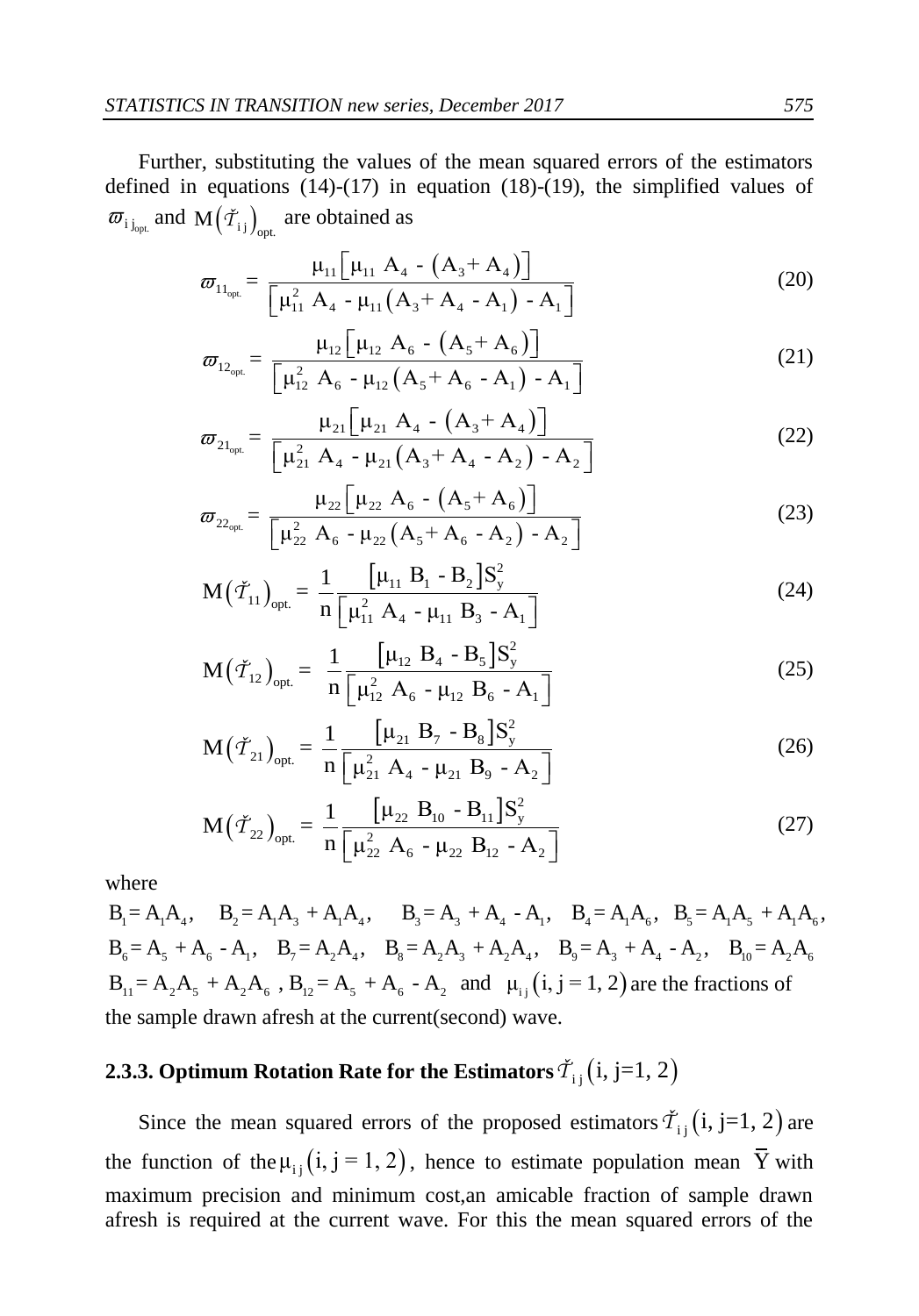estimators  $\tilde{T}_{ij}$  (i, j=1, 2) in equations (24) – (27) have been minimized with respect to  $\mu_{ij}$  (i, j = 1, 2). Hence an optimum rotation rate has been obtained for each of the estimators  $\check{\mathcal{T}}_{i,j}$  (i, j=1, 2) and given as:

$$
\mu_{11} = \frac{C_2 \pm \sqrt{C_2^2 - C_1 C_3}}{C_1}
$$
\n(28)

$$
\mu_{12} = \frac{C_5 \pm \sqrt{C_5^2 - C_4 C_6}}{C_4} \tag{29}
$$

$$
\mu_{21} = \frac{C_8 \pm \sqrt{C_8^2 - C_7 C_9}}{C_7}
$$
\n(30)

$$
\mu_{22} = \frac{C_{11} \pm \sqrt{C_{11}^2 - C_{10} C_{12}}}{C_{10}}
$$
\n(31)

where

 $C_1 = A_4B_1$ ,  $C_2 = A_4B_2$ ,  $C_3 = A_1B_1 + B_2B_3$ ,  $C_4 = A_6B_4$ ,  $C_5 = A_6B_5$ ,  $C_6 = A_1B_4 + B_5B_6$ <br>  $C_7 = A_4B_7$ ,  $C_8 = A_4B_8$ ,  $C_9 = A_2B_7 + B_8B_9$ ,  $C_{10} = A_6B_{10}$ ,  $C_{11} = A_6B_{11}$  and  $C_{12} = A_2B_{10} + B_{11}B_{12}$ .

The real values of  $\mu_{ij}$  (i, j = 1, 2) exist, iff  $C_2^2$  -  $C_1$   $C_3 \ge 0$ ,  $C_5^2$  -  $C_4$   $C_6 \ge 0$ ,  $C_8^2$  -  $C_7$   $C_9 \ge 0$ , and  $C_{11}^2$  -  $C_{10}$   $C_{12} \ge 0$  respectively. For any situation, which satisfies these conditions, two real values of  $\mu_{ij}$  (i, j = 1, 2) may be possible, hence to choose a value of  $\mu_{i,j}$  (i, j = 1, 2), it should be taken care of that  $0 \leq \mu_{i,j} \leq 1$ , all other values of  $\mu_{i,j}$  (i, j = 1, 2) are inadmissible. If both the real values of  $\mu_{ij}$  (i, j = 1, 2) are admissible, the lowest one will be the best choice as it reduces the total cost of the survey. Substituting the admissible value of  $\mu_{ij}$  say  $\mu_{i,j}^{(0)}(i, j = 1, 2)$  from equation (28) - (31) in equation (24) - (27) respectively, we get the optimum values of the mean squared errors of the estimators

$$
\tilde{\mathcal{T}}_{ij}(i, j = 1, 2) \text{ with respect to } \varpi_{ij} \text{ as well as } \mu_{ij}(i, j = 1, 2) \text{ which are given as}
$$
\n
$$
M(\tilde{\mathcal{T}}_{11})_{opt}^* = \frac{\left[\mu_{11}^{(0)} B_1 - B_2\right] S_y^2}{n \left[\mu_{11}^{(0)\,2} A_4 - \mu_{11}^{(0)} B_3 - A_1\right]}
$$
\n(32)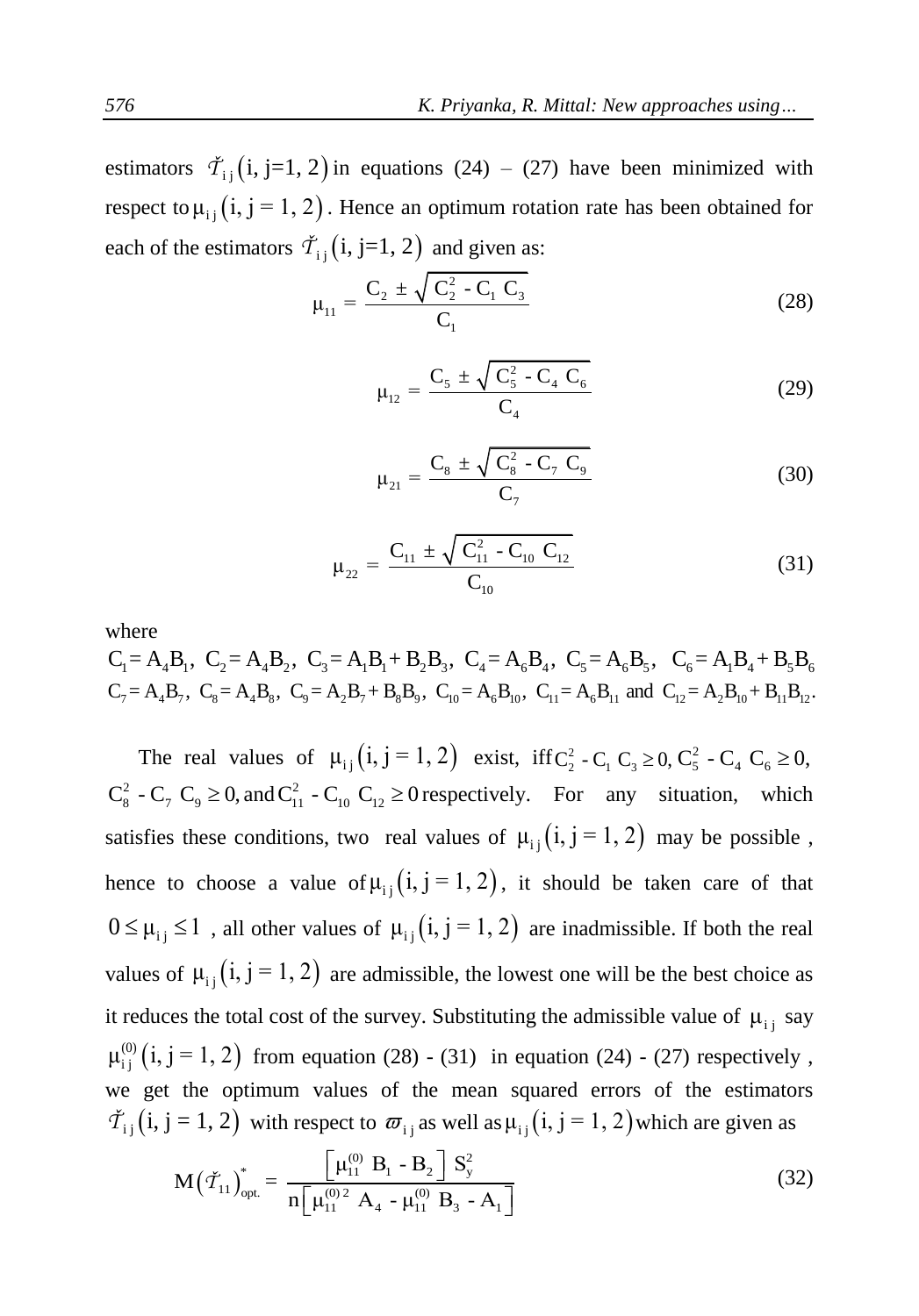$$
M(\tilde{T}_{12})_{opt.}^{*} = \frac{\left[\mu_{12}^{(0)} B_4 - B_5\right] S_y^2}{n \left[\mu_{12}^{(0)2} A_6 - \mu_{12}^{(0)} B_6 - A_1\right]}
$$
(33)

$$
M(\check{\mathcal{T}}_{21})_{opt.}^* = \frac{\begin{bmatrix} \mu_{21}^{(0)} & B_7 - B_8 \end{bmatrix} S_y^2}{n \begin{bmatrix} \mu_{21}^{(0)} & A_4 - \mu_{21}^{(0)} \end{bmatrix} B_9 - A_2}
$$
(34)

$$
M(\check{\mathcal{T}}_{22})_{opt.}^* = \frac{\left[\mu_{22}^{(0)} B_{10} - B_{11}\right] S_y^2}{n \left[\mu_{22}^{(0)2} A_6 - \mu_{22}^{(0)} B_{12} - A_2\right]}
$$
(35)

#### **3. Cost Analysis**

The total cost of survey design and analysis over two successive waves is modelled as:

$$
C_T = nc_f + mc_r + uc_s
$$
 (36)

where  $c_f$ : The average per unit cost of investigating and processing data at previous (first)wave,

- c<sub>r</sub>: The average per unit cost of investigating and processing retained data at current wave,
- c<sub>s</sub>: The average per unit cost of investigating and processing freshly drawndata at current wave.

**Remark 3.1:**  $c_f < c_s$ , when there is a large gap between two successive waves, the cost of investigating a single unit involved in the survey sample should be greater than before (at previous occasion) since as time passes by different commodities (software) and services (human resources, daily wages and conveyance) become expensive so the cost incurring at second occasion increases in a considerable amount. Also the average cost of investigating a retained unit from previous wave should be lesser than investigating a freshly drawn sample unit since survey investigator as well as respondent has some experiences from the previous wave.

**Theorem 3.1.1**: The optimum total cost for the proposed estimators  $\check{\mathcal{T}}_{ij}$  (i, j=1, 2) is derived as

, 2) is derived as  
\n
$$
C_{T}(\tilde{\mathcal{T}}_{ij})_{opt} = n \{c_{f} + c_{s} + (1 - \mu_{ij}^{(0)}) (c_{r} - c_{s})\} \forall i, j=1, 2
$$
\n(37)

**Remark 3.2:** The optimum total costsobtained in equation (37) are dependent on the value of n. Therefore, if a suitable guess of n is available, it can be used for obtaining optimum total cost of the survey by above equation. However, in the absence of suitable guess of n, it may be estimated by following Cochran (1977).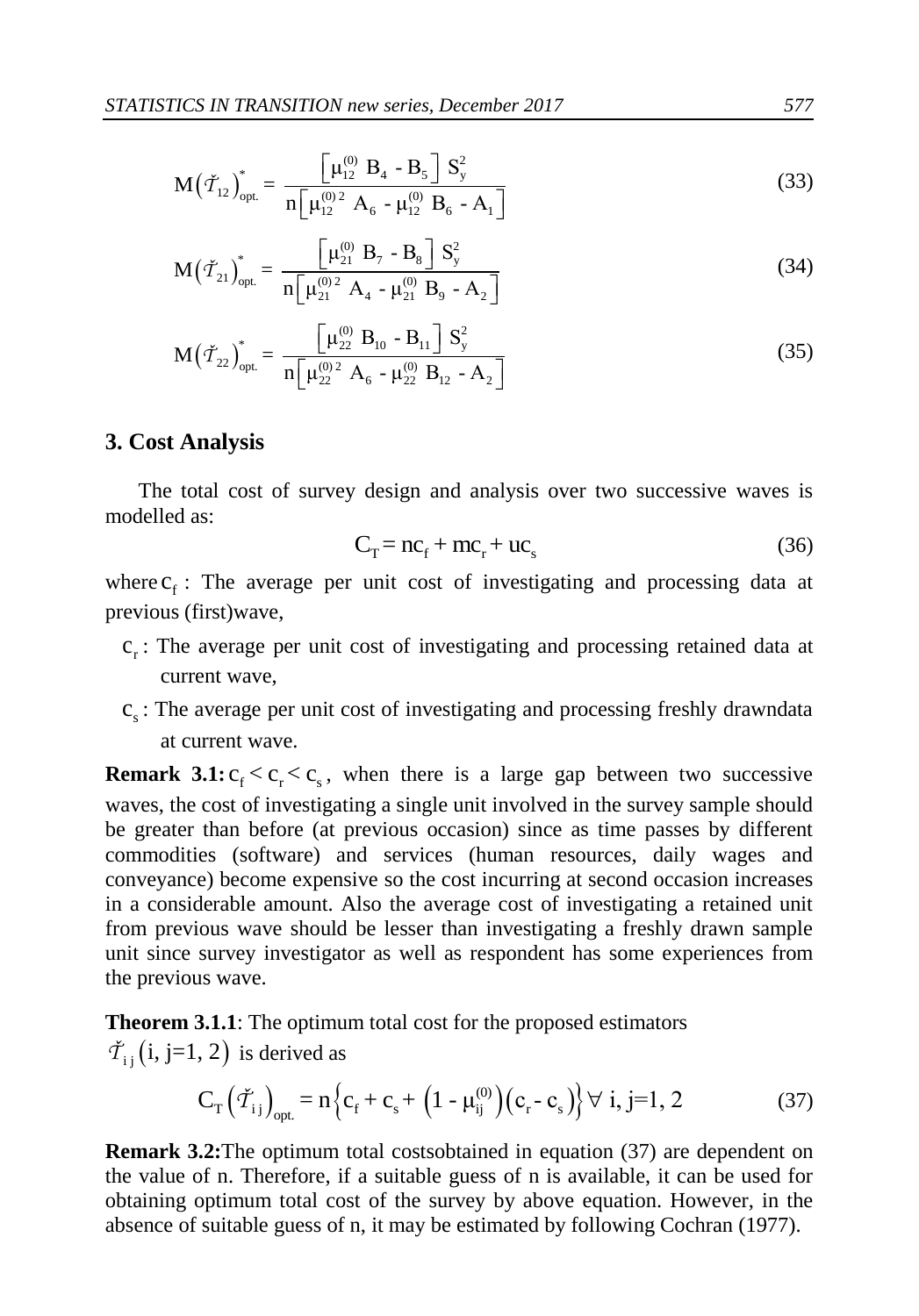## **4. Efficiency Comparison**

To evaluate the performance of the proposed estimators, the estimators  $\tilde{T}_{ij}$  (i, j=1, 2) at optimum conditions, are compared with the sample mean estimator  $\bar{y}_n$ , when there is no matching from previous wave and the estimator  $\hat{\bar{Y}}$ due to Jessen (1942) given by

$$
\hat{\overline{Y}} = \psi \, \overline{y}_u + (1 - \psi) \overline{y}_m \,, \tag{38}
$$

where  $\overline{y}_m = \overline{y}_m + \beta_{yx} (\overline{x}_n - \overline{x}_m)$ ,  $\beta_{yx}$  is the population regression coefficient of  $y$  on x and  $\psi$  is an unknown constant to be determined so as to minimize the mean squared error of the estimator  $\hat{\vec{Y}}$ . The estimators  $\bar{y}_n$  and  $\hat{\vec{Y}}$  are unbiased for population mean, therefore variance of the estimators  $\bar{y}_n$  and  $\hat{\bar{Y}}$  at optimum conditions are given as

$$
V(\overline{y}_n) = \frac{1}{n} S_y^2,
$$
\n(39)

$$
V\left(\hat{\overline{Y}}\right)_{opt.}^{*} = \left(\frac{1}{2}\left(1 + \sqrt{1 - \rho_{yx}^{2}}\right)\right)\frac{S_{y}^{2}}{n},\tag{40}
$$

and the fraction of sample to be drawn afresh for the estimator  $\hat{\overline{Y}}$ 

$$
\mu_{J} = \frac{1}{1 + \sqrt{1 - \rho_{yx}^{2}}}
$$
\n(41)

The percent relative efficiencies  $E_{ij}(M)$  and  $E_{ij}(J)$  of the estimator  $\tilde{T}_{ij}$  (i, j=1, 2) (under optimum conditions) with respect to  $\bar{y}_n$  and  $\hat{\bar{Y}}$  are respectively given by

$$
E_{i\,j}(M)\!\!=\frac{V\!\left(\, \overline{y}_{n}\,\right)}{M\!\left(\,\check{\boldsymbol{T}}_{i\,j}\,\right)_{\text{opt.}}}\times 100\text{ and }E_{i\,j}(J)\!=\frac{V\!\left(\hat{\overline{Y}}\right)_{\text{opt.}}^*}{M\!\left(\,\check{\boldsymbol{T}}_{i\,j}\,\right)_{\text{opt.}}^*}\times 100\,\text{(i, j=1, 2).}\tag{42}
$$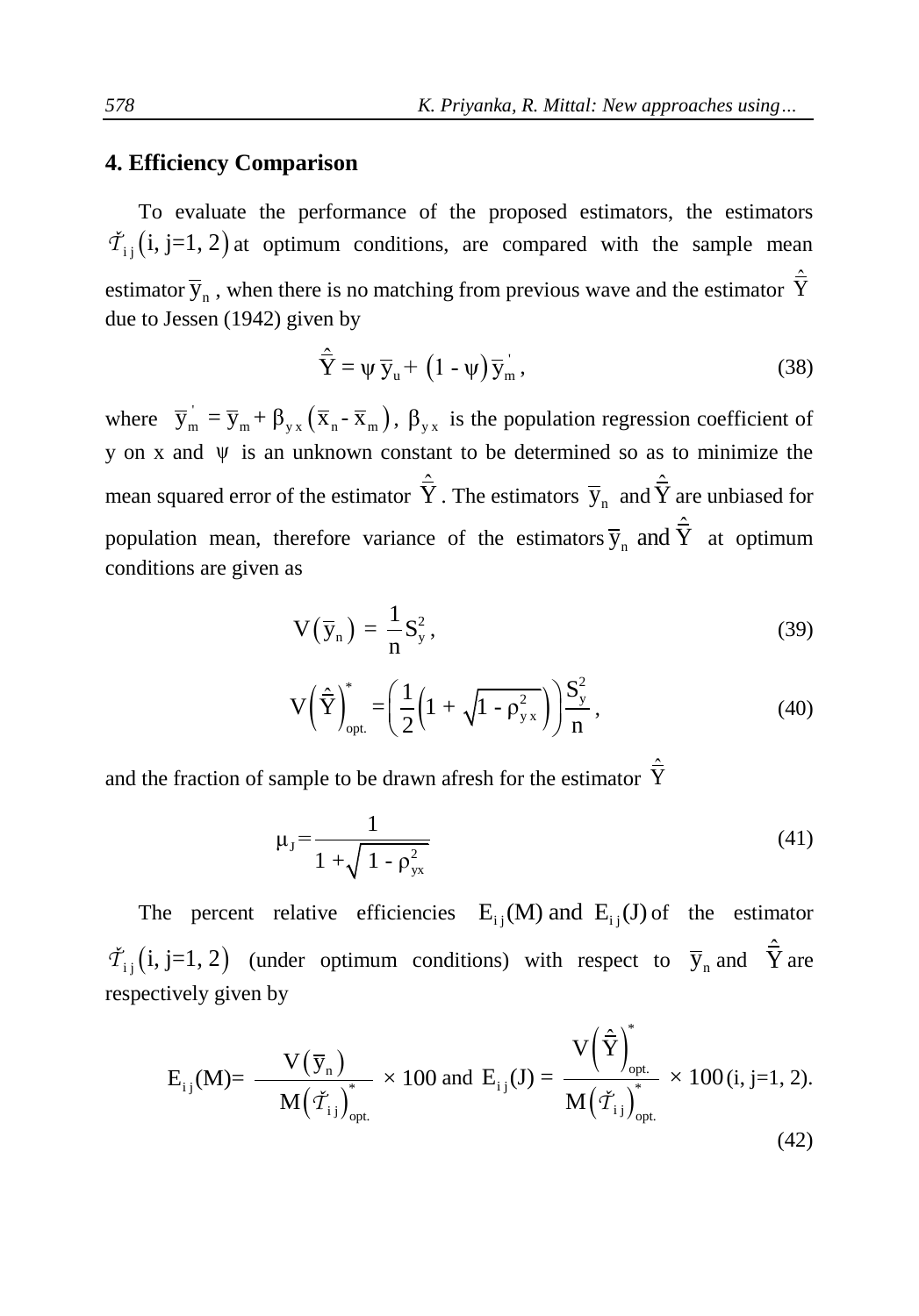## **5. Numerical Illustrations and Simulation**

#### **5.1. Generalization of empirical study**

A generalized study has been done to show the impact of varying ancillary information in enhancing the performance of the proposed estimators  $\check{T}_{i}$  (i, j=1, 2). To elaborate the scenario, various choices of correlation coefficients of study and auxiliary variables have been considered. The results obtained have been shown in Table 1.

Table 1. Generalized empirical results while the proposed estimators  $\check{T}_{ij}$  (i, j=1, 2) have been compared to the estimators  $\bar{y}_n$  and  $\hat{\bar{y}}$  for  $\rho_{yz_1} = \rho_{yz_2} = \rho_1$  and  $\rho_{xz_1} = \rho_{xz_2} = \rho_2$ .

|          | $\rho_{z_1 z_2} = \rho_{yx} = 0.5$ |               |      |      |                                                                                      |      |        |                                                                                                       |        |        |        |        |        |        |
|----------|------------------------------------|---------------|------|------|--------------------------------------------------------------------------------------|------|--------|-------------------------------------------------------------------------------------------------------|--------|--------|--------|--------|--------|--------|
| $\rho_2$ | $\rho_1$                           | $\mu_{\rm J}$ |      |      | $\mu_{11}^{(0)}\left \mu_{12}^{(0)}\right \mu_{21}^{(0)}\left \mu_{22}^{(0)}\right $ |      |        | $E_{n} (M) E_{n} (M) E_{n} (M) E_{n} (M) E_{n} (M) E_{n} (j) E_{n} (j) E_{n} (j) E_{n} (j) E_{n} (j)$ |        |        |        |        |        |        |
|          | 0.6                                | 0.53          | 0.66 | 0.58 | 0.44                                                                                 | 0.41 | 119.69 | 114.58                                                                                                | 135.48 | 128.91 | 111.67 | 106.90 | 126.41 | 120.28 |
| 0.4      | 0.8                                | 0.53          | 0.33 | 0.32 | 0.42                                                                                 | 0.37 | 197.61 | 176.31                                                                                                | 187.18 | 166.66 | 184.38 | 164.50 | 174.64 | 155.50 |
|          | 0.6                                | 0.53          | 0.61 | 0.58 | 0.42                                                                                 | 0.41 | 117.08 | 114.58                                                                                                | 132.04 | 128.91 | 109.24 | 106.90 | 123.20 | 120.28 |
| 0.5      | 0.8                                | 0.53          | 0.33 | 0.32 | 0.40                                                                                 | 0.37 | 191.44 | 176.31                                                                                                | 181.18 | 166.66 | 178.61 | 164.50 | 169.04 | 155.50 |
|          | 0.6                                | 0.53          | 0.58 | 0.58 | 0.41                                                                                 | 0.41 | 114.58 | 114.58                                                                                                | 128.91 | 128.91 | 106.90 | 106.99 | 120.28 | 120.28 |
| 0.6      | 0.8                                | 0.53          | 0.33 | 0.32 | 0.39                                                                                 | 0.37 | 185.89 | 176.31                                                                                                | 175.84 | 166.66 | 173.44 | 164.50 | 164.06 | 155.50 |
|          | 0.6                                | 0.53          | 0.55 | 0.58 | 0.40                                                                                 | 0.41 | 112.22 | 114.58                                                                                                | 126.04 | 128.91 | 104.70 | 106.90 | 117.60 | 120.28 |
| 0.7      | 0.8                                | 0.53          | 0.32 | 0.32 | 0.38                                                                                 | 0.37 | 180.88 | 176.31                                                                                                | 171.03 | 166.66 | 168.76 | 164.50 | 159.57 | 155.50 |
|          |                                    |               |      |      |                                                                                      |      |        |                                                                                                       |        |        |        |        |        |        |

## $\rho_{z_1 z_2} = \rho_{yx} = 0.6$

| P <sub>2</sub> | $\rho_1$ | $\mu_{\rm r}$ |      |      | $\mu_{11}^{(0)}\left \mu_{12}^{(0)}\right \mu_{21}^{(0)}$ |      |        | $\mu_{22}^{(0)}\left E_{11}(M)\right E_{12}(M)\left E_{21}(M)\right E_{22}(M)\left E_{11}(j)\right E_{12}(j)\left E_{21}(j)\right E_{22}(j)$ |        |        |        |        |        |        |
|----------------|----------|---------------|------|------|-----------------------------------------------------------|------|--------|----------------------------------------------------------------------------------------------------------------------------------------------|--------|--------|--------|--------|--------|--------|
|                | 0.6      | 0.55          | 0.87 | 0.69 | 0.46                                                      | 0.44 | 124.52 | 121.01                                                                                                                                       | 143.54 | 137.34 | 112.07 | 108.91 | 129.18 | 123.60 |
| 0.4            | 0.8      | 0.55          | 0.29 | 0.33 | 0.45                                                      | 0.40 | 212.25 | 188.59                                                                                                                                       | 201.85 | 178.44 | 191.02 | 169.73 | 181.58 | 160.54 |
| 0.5            | 0.6      | 0.55          | 0.73 | 0.69 | 0.45                                                      | 0.44 | 122.31 | 121.01                                                                                                                                       | 139.24 | 137.34 | 110.08 | 108.91 | 125.36 | 123.60 |
|                | 0.8      | 0.55          | 0.32 | 0.33 | 0.43                                                      | 0.40 | 204.53 | 188.59                                                                                                                                       | 193.99 | 178.44 | 184.08 | 169.73 | 174.59 | 160.59 |
|                | 0.6      | 0.55          | 0.66 | 0.69 | 0.44                                                      | 0.44 | 119.69 | 121.01                                                                                                                                       | 135.48 | 137.34 | 107.72 | 108.91 | 121.94 | 123.60 |
| 0.6            | 0.8      | 0.55          | 0.33 | 0.33 | 0.42                                                      | 0.40 | 197.61 | 188.59                                                                                                                                       | 187.18 | 178.44 | 177.85 | 169.73 | 168.46 | 160.54 |
| 0.7            | 0.6      | 0.55          | 0.61 | 0.69 | 0.42                                                      | 0.44 | 117.08 | 121.01                                                                                                                                       | 132.04 | 137.34 | 105.37 | 108.91 | 118.84 | 123.60 |
|                | 0.8      | 0.55          | 0.33 | 0.33 | 0.40                                                      | 0.40 | 191.44 | 188.59                                                                                                                                       | 181.18 | 178.44 | 172.29 | 169.73 | 163.06 | 160.59 |

Note: The values for  $\mu_1, \mu_1^{(0)}, \mu_2^{(0)}, \mu_2^{(0)}$  and  $\mu_2^{(0)}$  $\mu_1$ ,  $\mu_{11}^{(0)}$ ,  $\mu_{12}^{(0)}$ ,  $\mu_{21}^{(0)}$  and  $\mu_{22}^{(0)}$  have been rounded off up to two places of decimal for presentation.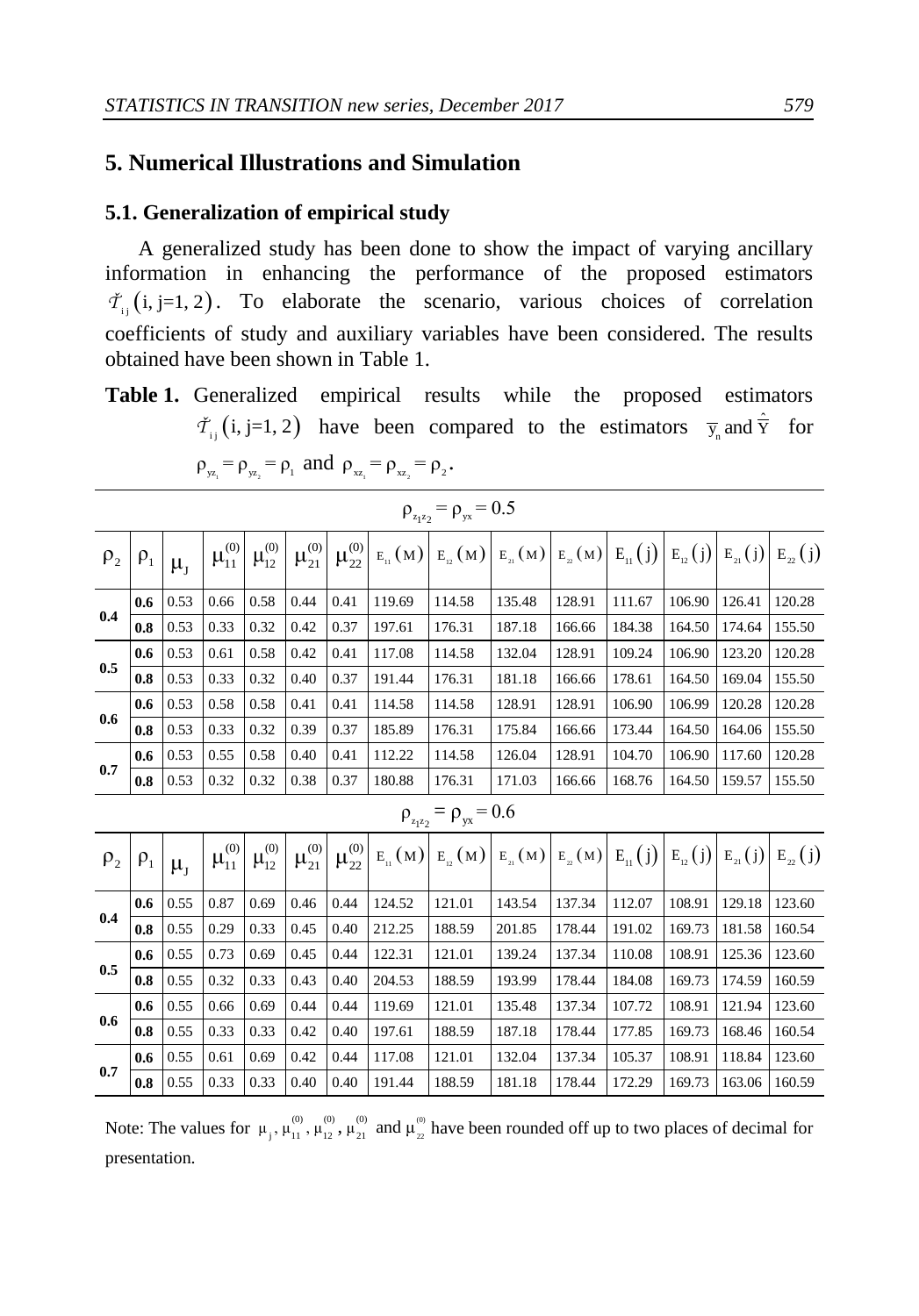## **5.2. Generalized study based on correlation coefficients andoptimum total cost model**

To validate the proposed cost model, a hypothetical survey design has been assumed in which various choices of correlation coefficient and different input costs have been considered over two successive waves.

**Table 2.** Optimum total cost of the survey design at the current wave of the proposed estimators  $\check{\tau}_{ij}$  (i, j=1, 2)

|                                                                              | $\rho_{yx}$ =0.5, n=30, $C_f$ = ₹ 50.00, $C_r$ = ₹ 75.00 and $C_s$ = ₹ 80.00 |           |                  |                  |                  |                  |            |                 |                                                                              |                 |                  |  |  |  |
|------------------------------------------------------------------------------|------------------------------------------------------------------------------|-----------|------------------|------------------|------------------|------------------|------------|-----------------|------------------------------------------------------------------------------|-----------------|------------------|--|--|--|
| $\rho_2$                                                                     | $P_1$                                                                        | $\mu_{J}$ | $\mu_{11}^{(0)}$ | $\mu_{12}^{(0)}$ | $\mu_{21}^{(0)}$ | $\mu_{22}^{(0)}$ | $C_{T}(J)$ | $C_{\rm r}(11)$ | $C_{\rm T}$ (12)                                                             | $C_{\tau}(21)$  | $C_{\rm T}$ (22) |  |  |  |
|                                                                              | 0.6                                                                          | 0.53      | 0.61             | 0.58             | 0.42             | 0.41             | 3830.4     | 3842.7          | 3837.5                                                                       | 3814.4          | 3812.8           |  |  |  |
| 0.5                                                                          | 0.8                                                                          | 0.53      | 0.33             | 0.32             | 0.40             | 0.37             | 3830.4     | 3799.9          | 3798.2                                                                       | 3811.2          | 3806.3           |  |  |  |
|                                                                              | 0.6                                                                          | 0.53      | 0.58             | 0.58             | 0.41             | 0.41             | 3830.4     | 3837.5          | 3837.5                                                                       | 3812.8          | 3812.8           |  |  |  |
| 0.6                                                                          | 0.8                                                                          | 0.53      | 0.33             | 0.32             | 0.39             | 0.37             | 3830.4     | 3799.5          | 3798.2                                                                       | 3809.3          | 3806.3           |  |  |  |
|                                                                              | 0.6                                                                          | 0.53      | 0.55             | 0.58             | 0.40             | 0.41             | 3830.4     | 3833.4          | 3837.5                                                                       | 3811.4          | 3812.8           |  |  |  |
| $0.7\,$                                                                      | 0.8                                                                          | 0.53      | 0.32             | 0.32             | 0.38             | 0.37             | 3830.4     | 3798.9          | 3798.2                                                                       | 3807.7          | 3806.3           |  |  |  |
| $\rho_{yx}$ =0.6, n=30, $C_f$ = ₹ 50.00, $C_r$ = ₹ 75.00 and $C_s$ = ₹ 80.00 |                                                                              |           |                  |                  |                  |                  |            |                 |                                                                              |                 |                  |  |  |  |
| $\rho_2$                                                                     | $\rho_1$                                                                     | $\mu_{J}$ | $\mu_{11}^{(0)}$ | $\mu_{12}^{(0)}$ | $\mu_{21}^{(0)}$ | $\mu_{22}^{(0)}$ | $C_T(T)$   | $C_{\tau}(11)$  | $C_{\rm T}$ (12)                                                             | $C_{\rm r}(21)$ | $C_{\rm T} (22)$ |  |  |  |
| 0.5                                                                          | 0.6                                                                          | 0.55      | 0.73             | 0.69             | 0.45             | 0.44             | 3833.3     | 3860.9          | 3854.8                                                                       | 3817.9          | 3817.0           |  |  |  |
|                                                                              | 0.8                                                                          | 0.55      | 0.32             | 0.33             | 0.43             | 0.40             | 3833.3     | 3798.9          | 3799.8                                                                       | 3815.5          | 3810.2           |  |  |  |
| 0.6                                                                          | 0.6                                                                          | 0.55      | 0.66             | 0.69             | 0.44             | 0.44             | 3833.3     | 3849.9          | 3854.4                                                                       | 3816.1          | 3817.0           |  |  |  |
|                                                                              | 0.8                                                                          | 0.55      | 0.33             | 0.33             | 0.42             | 0.40             | 3833.3     | 3833.3          | 3799.8                                                                       | 3813.2          | 3810.2           |  |  |  |
| 0.7                                                                          | 0.6                                                                          | 0.55      | 0.61             | 0.69             | 0.42             | 0.44             | 3833.3     | 3842.7          | 3854.8                                                                       | 3814.4          | 3817.0           |  |  |  |
|                                                                              | 0.8                                                                          | 0.55      | 0.33             | 0.33             | 0.40             | 0.40             | 3833.3     | 3833.3          | 3799.9                                                                       | 3811.2          | 3810.2           |  |  |  |
| $\rho_{vx}$ =0.5, n=40, $C_f$ = ₹ 50.00, $C_r$ = ₹ 75.00 and $C_s$ = ₹ 80.00 |                                                                              |           |                  |                  |                  |                  |            |                 |                                                                              |                 |                  |  |  |  |
| $\rho_{2}$                                                                   | $P_1$                                                                        | $\mu_{J}$ | $\mu_{11}^{(0)}$ | $\mu_{12}^{(0)}$ | $\mu_{21}^{(0)}$ | $\mu_{22}^{(0)}$ | $C_{T}(J)$ | $C_{\tau}(11)$  | $C_{\rm T}$ (12)                                                             | $C_{\rm r}(21)$ | $C_{\rm T} (22)$ |  |  |  |
| 0.5                                                                          | 0.6                                                                          | 0.53      | 0.61             | 0.58             | 0.42             | 0.41             | 5107.2     | 5123.7          | 5116.7                                                                       | 5085.8          | 5083.8           |  |  |  |
|                                                                              | 0.8                                                                          | 0.53      | 0.33             | 0.32             | 0.40             | 0.37             | 5107.2     | 5066.6          | 5064.3                                                                       | 5081.5          | 5075.0           |  |  |  |
| 0.6                                                                          | 0.6                                                                          | 0.53      | 0.58             | 0.58             | 0.41             | 0.41             | 5107.2     | 5116.7          | 5116.7                                                                       | 5083.8          | 5083.8           |  |  |  |
|                                                                              | 0.8                                                                          | 0.53      | 0.33             | 0.32             | 0.39             | 0.37             | 5107.2     | 5066.0          | 5064.3                                                                       | 5079.1          | 5075.0           |  |  |  |
| 0.7                                                                          | 0.6                                                                          | 0.53      | 0.55             | 0.58             | 0.40             | 0.41             | 5107.2     | 5111.2          | 5116.7                                                                       | 5081.9          | 5083.8           |  |  |  |
|                                                                              | 0.8                                                                          | 0.53      | 0.32             | 0.32             | 0.38             | 0.37             | 5107.2     | 5062.2          | 5064.3                                                                       | 5077.0          | 5075.0           |  |  |  |
|                                                                              |                                                                              |           |                  |                  |                  |                  |            |                 | $\rho_{yx}$ =0.6, n=40, $C_f$ = ₹ 50.00, $C_r$ = ₹ 75.00 and $C_s$ = ₹ 80.00 |                 |                  |  |  |  |
| $\rho_2$                                                                     | $P_1$                                                                        | $\mu_{J}$ | $\mu_{11}^{(0)}$ | $\mu_{12}^{(0)}$ | $\mu_{21}^{(0)}$ | $\mu_{22}^{(0)}$ | $C_{T}(J)$ | $C_{\rm r}(11)$ | $C_{\rm T}$ (12)                                                             | $C_{\tau}(21)$  | $C_{\rm T}$ (22) |  |  |  |
| 0.5                                                                          | 0.6                                                                          | 0.55      | 0.73             | 0.69             | 0.45             | 0.44             | 5111.1     | 5147.9          | 5139.7                                                                       | 5090.5          | 5089.3           |  |  |  |
|                                                                              | 0.8                                                                          | 0.55      | 0.32             | 0.33             | 0.43             | 0.40             | 5111.1     | 5065.1          | 5066.3                                                                       | 5087.3          | 5080.3           |  |  |  |
| 0.6                                                                          | 0.6                                                                          | 0.55      | 0.66             | 0.69             | 0.44             | 0.44             | 5111.1     | 5133.3          | 5139.7                                                                       | 5088.1          | 5089.3           |  |  |  |
|                                                                              | 0.8                                                                          | 0.55      | 0.33             | 0.33             | 0.42             | 0.40             | 5111.1     | 5066.5          | 5066.3                                                                       | 5084.2          | 5080.3           |  |  |  |
| 0.7                                                                          | 0.6                                                                          | 0.55      | 0.61             | 0.69             | 0.42             | 0.44             | 5111.1     | 5123.7          | 5139.7                                                                       | 5085.8          | 5089.3           |  |  |  |
|                                                                              | 0.8                                                                          | 0.55      | 0.33             | 0.33             | 0.40             | 0.40             | 5111.1     | 5066.6          | 5066.3                                                                       | 5081.5          | 5080.3           |  |  |  |
|                                                                              |                                                                              |           |                  |                  |                  |                  |            |                 |                                                                              |                 |                  |  |  |  |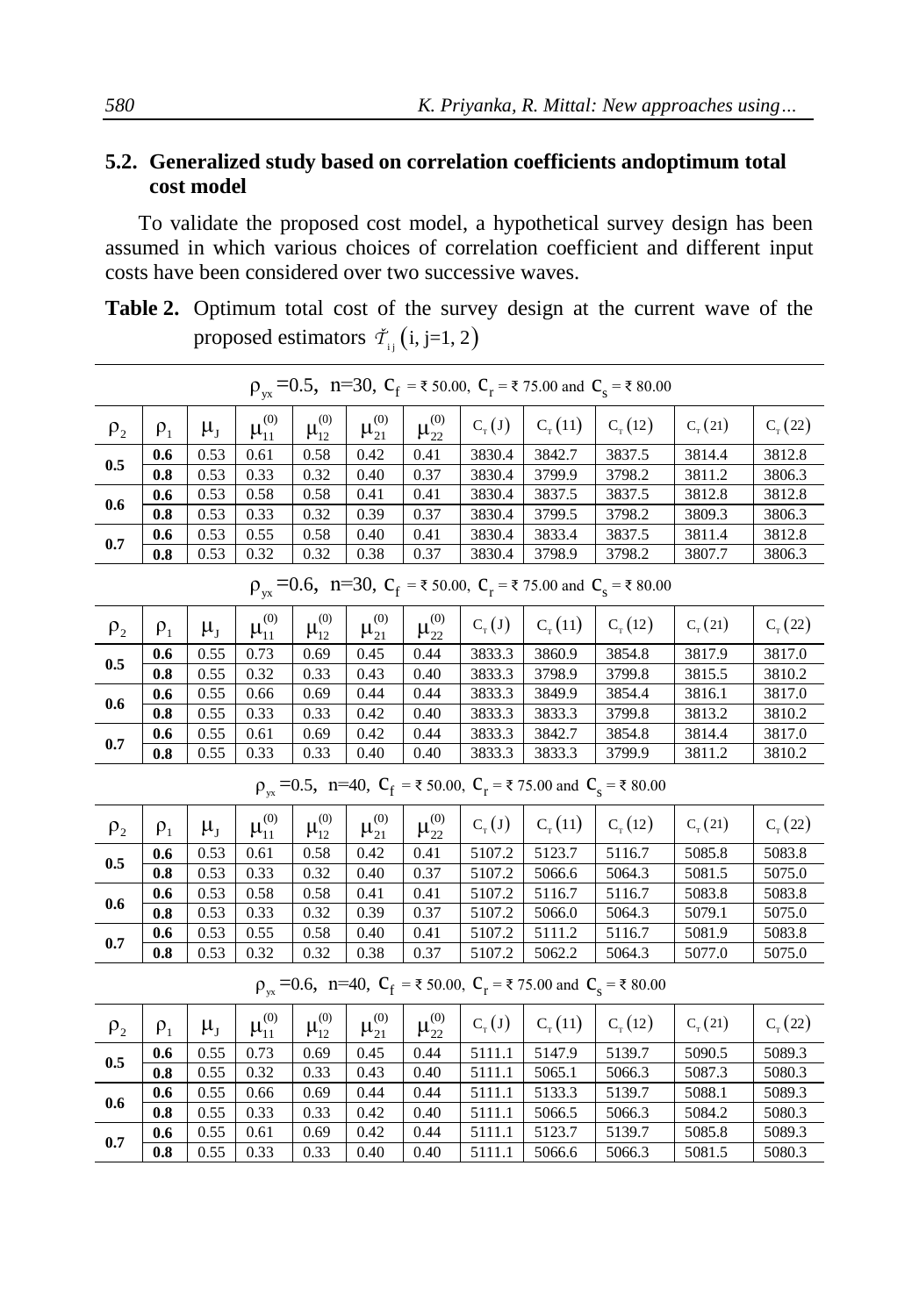#### **5.3. Monte Carlo Simulation**

Monte Carlo simulation has been performed to get an overview of the proposed estimators in practical scenario through considering different choices of n and μ for better analysis.

Following set has been considered for the simulation study

Set I:  $n = 20$ ,  $\mu = 0.15$ ,  $(m = 17, u = 3)$ .

#### **5.3.1. Simulation Algorithm**

- (i) Choose 5000 samples of size n=20 using simple random sampling without replacement on first wave for both the study and auxiliary variable.
- (ii) Calculate sample mean  $\overline{x}_{n+k}$  and  $\overline{z}_{1+k}(n)$  for k =1, 2, - -, 5000.
- (iii) Retain m=17 units out of each n=20 sample units of the study and auxiliary variables at the first wave.
- (iv) Calculate sample mean  $\bar{x}_{m+k}$  and  $\bar{z}_{1+k}(m)$  for k= 1, 2, - -, 5000.
- (v) Select u=3 units using simple random sampling without replacement from N-n=31 units of the population for study and auxiliary variables at second (current) wave.
- (vi) Calculate sample mean  $\overline{y}_{u|k}$  and  $\overline{z}_{2|k}(m)$  for  $k = 1, 2, -1, 5000$ .
- (vii) Iterate the parameter  $\bar{\omega}$  from 0.1 to 0.9 with a step of 0.2.
- (viii) Iterate  $\psi$  from 0.1 to 0.9 with a step of 0.1 within (ix).
- (ix) Calculate the percent relative efficiencies of the proposed estimator

$$
\tilde{\tau}_{i,j}(i, j=1, 2) \text{ with respect to estimator to } \overline{y}_{n} \text{ and } \hat{\overline{Y}} \text{ as}
$$
\n
$$
E(\tilde{\tau}_{i,j,M}) = \frac{\sum_{k=1}^{5000} [\tilde{\tau}_{i,j,k} - \overline{y}_{n,k}]^{2}}{\sum_{k=1}^{5000} [\tilde{\tau}_{i,j,k}]^{2}} \times 100 \text{ and } E(\tilde{\tau}_{i,j,J}) = \frac{\sum_{k=1}^{5000} [\tilde{\tau}_{i,j,k} - \hat{\overline{Y}}_{n,k}]^{2}}{\sum_{k=1}^{5000} [\tilde{\tau}_{i,j,k}]^{2}} \times 100 ; (i, j=1, 2), k=1, 2, ..., 5000.
$$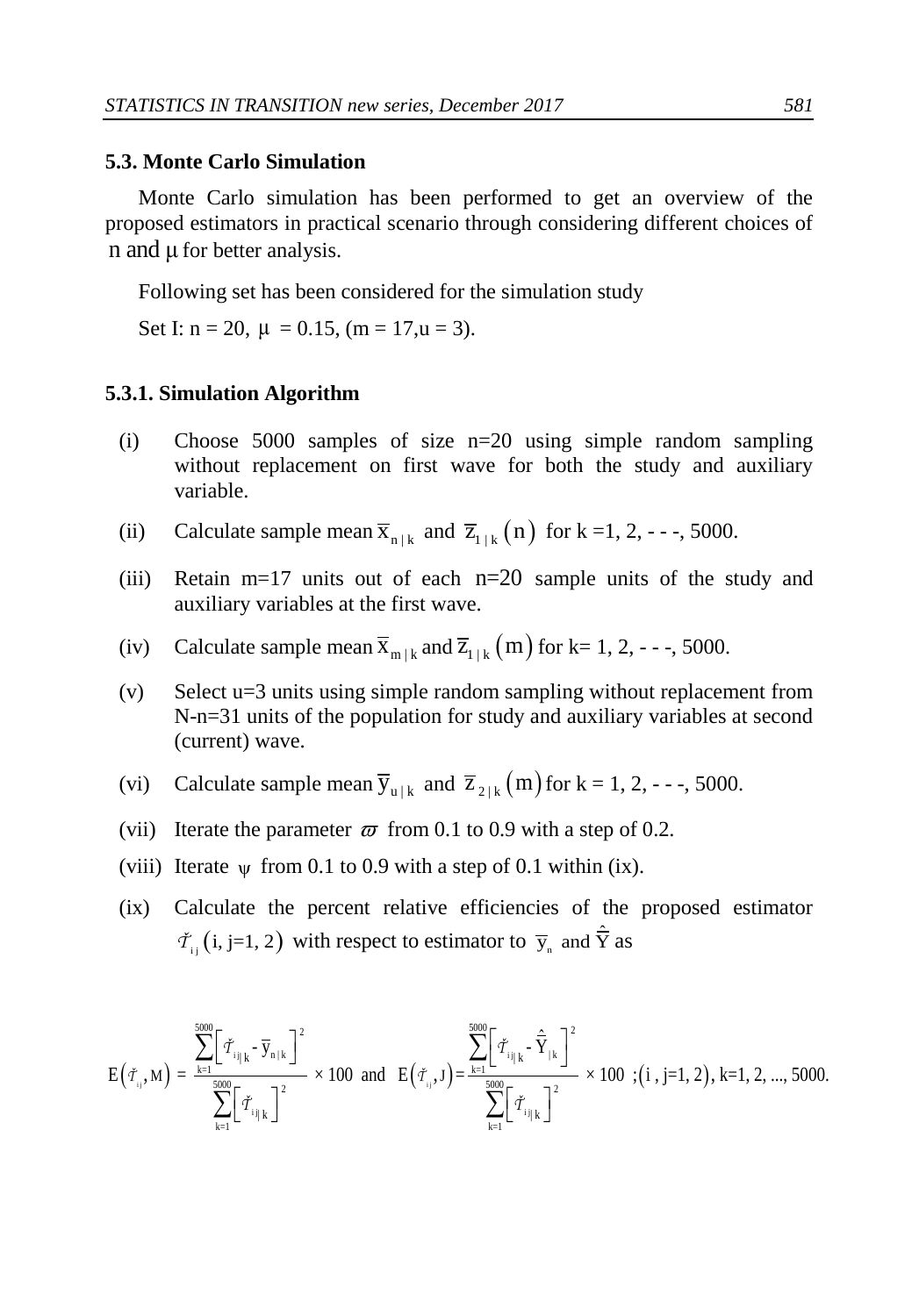| <b>SET</b> | $\varpi_{\rm ij}$                            | 0.1    | 0.2    | 0.3    | 0.4    | 0.5    | 0.6    | 0.7    | 0.8    | 0.9    |
|------------|----------------------------------------------|--------|--------|--------|--------|--------|--------|--------|--------|--------|
|            | $E(\check{\tau}_n,M)$                        | 218.44 | 244.19 | 271.66 | 303.33 | 333.45 | 364.67 | 393.36 | 419.85 | 439.71 |
|            | $E(\check{\tau}_n,M)$                        | 461.69 | 514.46 | 566.60 | 619.47 | 665.56 | 703.63 | 731.26 | 746.47 | 743.76 |
| - I        | $E(\check{\tau}_{\scriptscriptstyle{21}},M)$ | 231.69 | 260.16 | 283.97 | 304.00 | 306.75 | 299.67 | 281.22 | 256.46 | 228.66 |
|            | $E(\check{\tau}_n,M)$                        | 505.81 | 562.87 | 585.67 | 578.89 | 529.97 | 467.34 | 397.98 | 334.78 | 280.42 |

**Table 3.** Simulation Results when proposed estimator  $\tilde{\tau}_{ij}$  (i, j=1, 2) have been compared to  $\bar{y}_n$ 

**Table 4.** Simulation results when the proposed estimator  $\tilde{\tau}_{11}$  is compared with the estimator  $\hat{\overline{Y}}$ 

| $\overline{\omega}_{\scriptscriptstyle 11}$<br>ψ | 0.1    | 0.2    | 0.3    | 0.4    | 0.5    | 0.6    | 0.7    | 0.8    | 0.9    |
|--------------------------------------------------|--------|--------|--------|--------|--------|--------|--------|--------|--------|
| 0.1                                              | 182.55 | 153.16 | 137.82 | 159.12 | 205.37 | 293.91 | 390.68 | 499.10 | 660.27 |
| 0.2                                              | 209.72 | 166.19 | 153.72 | 179.11 | 229.31 | 301.97 | 423.52 | 550.37 | 732.32 |
| 0.3                                              | 229.76 | 184.83 | 170.77 | 196.28 | 255.02 | 336.89 | 470.10 | 618.90 | 818.38 |
| 0.4                                              | 252.68 | 205.47 | 188.91 | 216.26 | 278.49 | 376.42 | 523.01 | 679.76 | 908.90 |
| 0.5                                              | 278.45 | 227.24 | 209.50 | 239.44 | 304.72 | 411.04 | 574.21 | 748.40 | 994.88 |
| 0.6                                              | 303.72 | 249.08 | 229.98 | 261.05 | 333.80 | 449.52 | 625.62 | 813.86 | 1085.2 |
| 0.7                                              | 327.71 | 270.01 | 249.29 | 281.45 | 362.61 | 482.77 | 674.92 | 882.95 | 1164.0 |
| 0.8                                              | 350.68 | 287.18 | 267.02 | 300.12 | 385.81 | 515.96 | 718.68 | 947.91 | 1240.0 |
| 0.9                                              | 366.09 | 300.07 | 280.72 | 315.76 | 404.82 | 541.84 | 752.31 | 995.79 | 1298.8 |

**Table 5.** Simulation results when the proposed estimator  $\tilde{\tau}_{12}$  is compared with the estimator  $\hat{\overline{Y}}$ 

| $\varpi_{12}$<br>Ψ | 0.1    | 0.2    | 0.3    | 0.4    | 0.5    | 0.6    | 0.7    | 0.8    | 0.9    |
|--------------------|--------|--------|--------|--------|--------|--------|--------|--------|--------|
| 0.1                | 427.90 | 343.13 | 312.59 | 375.43 | 472.41 | 634.04 | 887.31 | 1166.2 | 1504.7 |
| 0.2                | 475.65 | 373.99 | 347.93 | 407.95 | 521.89 | 684.91 | 962.09 | 1278.4 | 1656.4 |
| 0.3                | 516.76 | 407.22 | 383.11 | 444.72 | 572.07 | 757.85 | 1047.3 | 1398.8 | 1833.6 |
| 0.4                | 556.92 | 445.77 | 416.14 | 480.80 | 614.70 | 829.45 | 1138.9 | 1507.8 | 1992.2 |
| 0.5                | 596.58 | 480.22 | 449.92 | 516.79 | 655.86 | 884.66 | 1221.4 | 1616.5 | 2127.7 |
| 0.6                | 627.38 | 510.46 | 477.32 | 544.38 | 696.06 | 935.55 | 1286.6 | 1703.9 | 2248.6 |
| 0.7                | 650.44 | 531.63 | 496.40 | 562.32 | 724.39 | 961.78 | 1335.1 | 1767.5 | 2313.1 |
| 0.8                | 663.15 | 538.25 | 507.13 | 569.47 | 733.17 | 977.60 | 1353.2 | 1808.1 | 2343.7 |
| 0.9                | 654.95 | 532.58 | 504.31 | 567.16 | 727.56 | 972.56 | 1343.2 | 1799.6 | 2322.1 |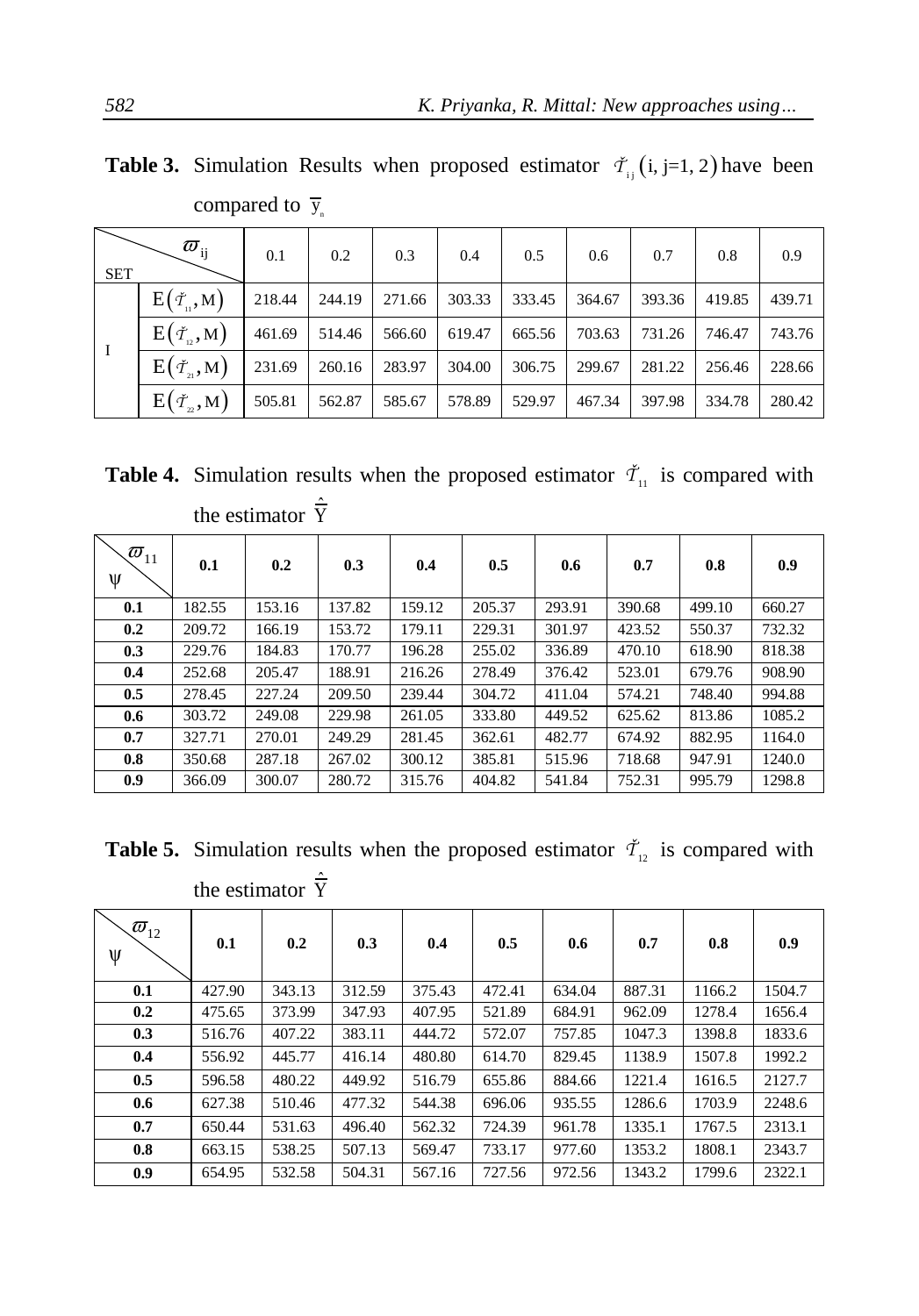|                                         | $\cdots$ |        |        |        |        |        |        |        |        |
|-----------------------------------------|----------|--------|--------|--------|--------|--------|--------|--------|--------|
| $\overline{\mathbf{\varPhi}}_{21}$<br>ψ | 0.1      | 0.2    | 0.3    | 0.4    | 0.5    | 0.6    | 0.7    | 0.8    | 0.9    |
| 0.1                                     | 194.16   | 162.27 | 147.18 | 169.77 | 218.56 | 290.84 | 417.32 | 531.93 | 700.09 |
| 0.2                                     | 226.59   | 179.69 | 165.54 | 192.53 | 246.92 | 327.07 | 458.49 | 592.66 | 787.86 |
| 0.3                                     | 244.65   | 197.87 | 182.29 | 208.92 | 270.87 | 359.27 | 503.59 | 657.30 | 870.32 |
| 0.4                                     | 259.87   | 210.16 | 193.93 | 220.93 | 284.73 | 384.16 | 536.82 | 700.23 | 931.24 |
| 0.5                                     | 266.55   | 215.90 | 199.93 | 226.91 | 291.38 | 391.08 | 548.24 | 717.8  | 951.67 |
| 0.6                                     | 261.83   | 212.32 | 196.50 | 222.57 | 286.35 | 384.76 | 536.17 | 701.89 | 930.06 |
| 0.7                                     | 244.56   | 200.80 | 185.50 | 209.60 | 269.14 | 363.34 | 504.47 | 663.99 | 879.04 |
| 0.8                                     | 224.81   | 183.61 | 170.18 | 191.41 | 246.68 | 331.87 | 458.85 | 606.02 | 800.17 |
| 0.9                                     | 200.96   | 162.94 | 151.25 | 171.04 | 220.55 | 296.36 | 409.10 | 542.09 | 714.32 |

**Table 6:** Simulation results when the proposed estimator  $\tilde{\tau}_{21}$  is compared with the estimator  $\hat{\overline{Y}}$ 

**Table 7:** Simulation results when the proposed estimator  $\tilde{\tau}_{2i}$  is compared with the estimator  $\hat{\overline{Y}}$ 

| $\varpi_{_{22}}$<br>ψ | 0.1    | 0.2    | 0.3    | 0.4    | 0.5    | 0.6    | 0.7    | 0.8    | 0.9    |
|-----------------------|--------|--------|--------|--------|--------|--------|--------|--------|--------|
| 0.1                   | 471.41 | 378.45 | 347.07 | 417.54 | 523.23 | 700.91 | 985.84 | 1294.1 | 1660.1 |
| 0.2                   | 528.24 | 417.18 | 384.72 | 451.31 | 575.64 | 760.29 | 1077.0 | 1413.8 | 1830.2 |
| 0.3                   | 341.14 | 430.65 | 402.61 | 465.7  | 597.23 | 788.46 | 1112.2 | 1462.5 | 1926.8 |
| 0.4                   | 527.18 | 420.54 | 394.10 | 451.06 | 576.66 | 772.73 | 1081.0 | 1434.4 | 1888.2 |
| 0.5                   | 485.30 | 388.39 | 363.79 | 412.40 | 530.19 | 709.26 | 990.21 | 1314.4 | 1732.8 |
| 0.6                   | 425.04 | 341.89 | 318.71 | 361.92 | 465.0  | 622.42 | 863.99 | 1149.0 | 1510.5 |
| 0.7                   | 355.08 | 291.67 | 267.62 | 306.67 | 392.04 | 532.08 | 733.74 | 974.43 | 1290.4 |
| 0.8                   | 299.61 | 244.69 | 227.33 | 255.76 | 329.85 | 444.27 | 610.04 | 811.62 | 1072.3 |
| 0.9                   | 250.56 | 202.66 | 188.41 | 213.37 | 275.45 | 370.39 | 508.81 | 677.67 | 893.24 |

### **7. Interpretations of Results**

#### **7.1. Results from Generalized Empirical Study**

- a) The optimum values  $\mu_1^{(0)}$ ,  $\mu_2^{(0)}$ ,  $\mu_2^{(0)}$  and  $\mu_2^{(0)}$  exist for almost each combination of correlation coefficients. For increasing values of correlation of study and ancillary information, the values  $\mu_{11}^{(0)}$ ,  $\mu_{12}^{(0)}$ ,  $\mu_{21}^{(0)}$  and  $\mu_{22}^{(0)}$  decrease, which in accordance with Sukhatme et al (1984.)
- b) As the correlation between study and ancillary information is increased, the percent relative efficiencies increase and the proposed estimators perform better than  $\bar{y}_n$  and  $\hat{\bar{Y}}$ .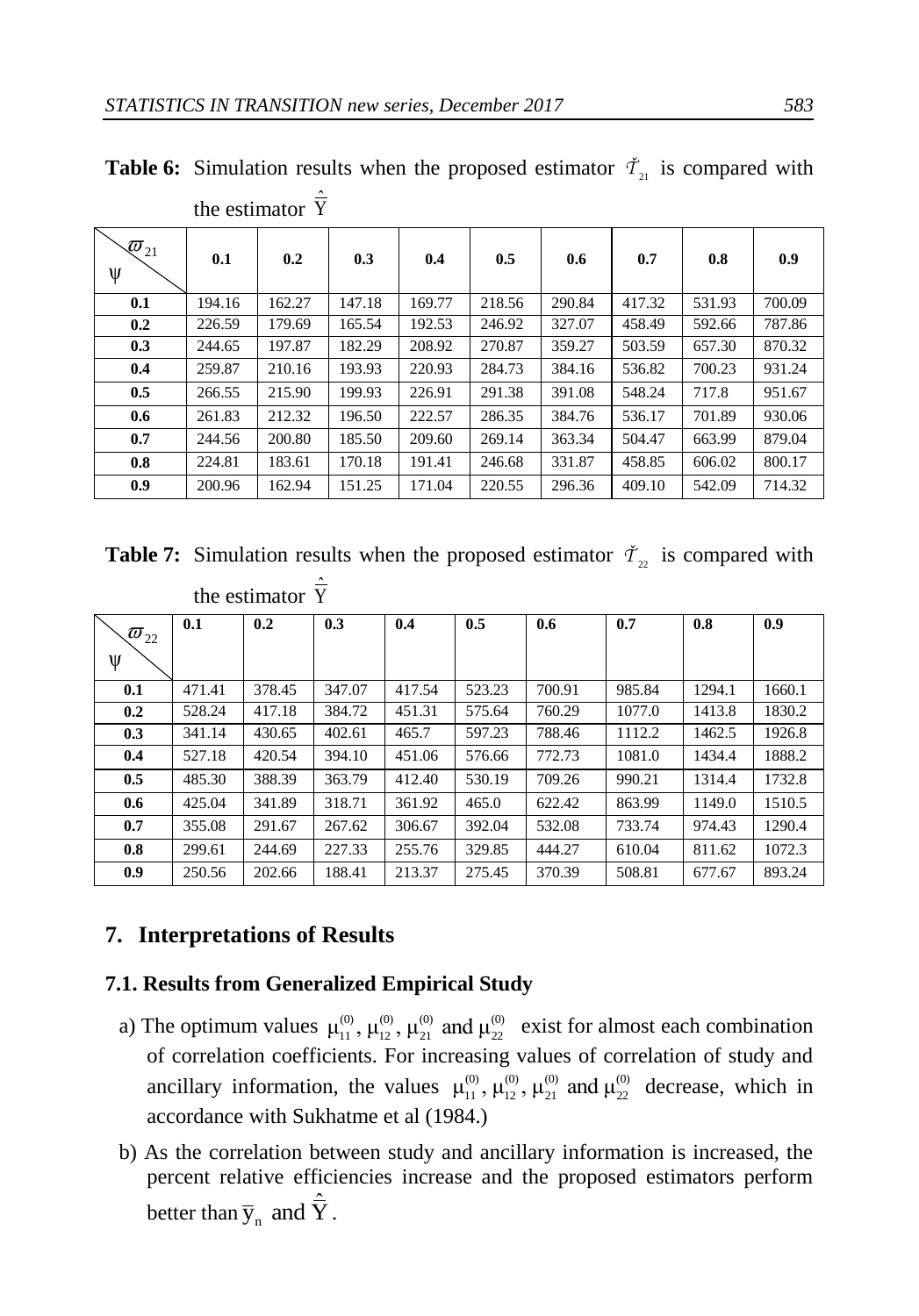- c) The proposed estimators provide a lesser fraction of fresh sample drawn afresh as compared to the estimator  $\hat{\overline{Y}}$  for almost every considered choice of correlation coefficients.
- d) The estimator  $\tilde{T}_{21}$  performs best in terms of percent relative efficiency and the estimator  $\dot{T}_{22}$  performs best in terms of sample drawn afresh at current occasion.
- e) As a result, it is also observed that the proposed estimators are working efficiently even for low and moderate correlation values of study and dynamic auxiliary variable on both the occasions.

#### **7.2. Results based on Cost Analysis**

- a) Theoretically, it is expected that if auxiliary and study variable possess high correlation then this should contribute in reducing the total cost of survey. It is quite evident from the cost analysis that the optimum total cost of the survey decreases for increasing correlation between study and ancillary character.
- b) The estimator  $\check{T}_{21}$  and  $\check{T}_{22}$  requires the least total cost for the survey at the current occasion and they both are good in terms of efficiency as well.

### **7.3 Simulation Results**

- a) From Table 3to Table 7, it can be seen that the proposed estimators  $\tilde{\mathcal{T}}_{i,j}$  (i, j=1, 2) are efficient over  $\bar{y}_n$  and  $\hat{\bar{Y}}$  for the considered set.
- b) Also in simulation study, it is observed that the estimator  $\tilde{T}_{22}$  is most efficient over the estimators  $\bar{y}_n$  and  $\hat{\bar{Y}}$  for the considered set.

### **8. Ratiocination**

The entire detailed generalized and simulation studies attest that accompanying dynamic ancillary character with the study character certainly serves the purpose in long lag of two successive waves. The proposed estimators  $\check{\mathcal{T}}_{ij}$  (i, j=1, 2) prove to be worthy in terms of precisionas compared to the estimators  $\bar{y}_n$  and estimator due to Jessen (1942). The minute observation suggest that the estimators  $\check{T}_{21}$  and  $\check{T}_{22}$  are providing approximately same fraction of sample to be drawn afresh at the current occasion but the total cost of survey is least for the estimator  $\tilde{T}_{22}$  and  $\tilde{T}_{21}$  is best in terms of efficiency. Since both the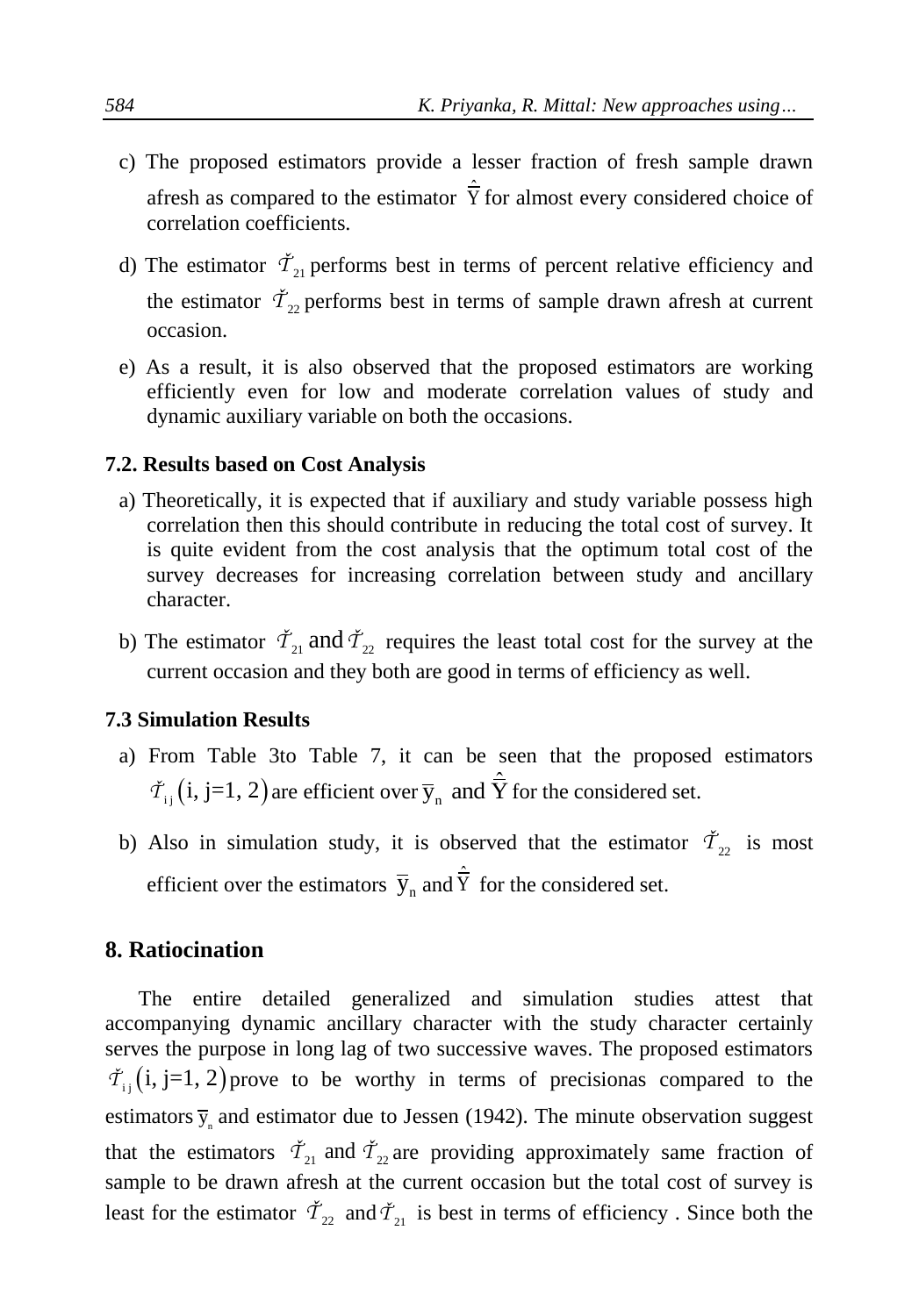estimators  $\check{T}_{21}$  and  $\check{T}_{22}$  are better than the sample mean estimator and the estimator due to Jessen (1942) but for little amount of precision, the cost of survey cannot be put on stake, therefore  $\tilde{T}_{22}$  may be regarded as best in terms cost and  $\tilde{T}_{21}$  may be regarded best in terms of precision. Hence according to the requirement of survey, one is free to choose any of the estimators out of  $\check{T}_{21}$  and  $\check{T}_{22}$ . Hence the proposed estimators are recommended to the survey statisticians for their practical use.

#### **Acknowledgement**

Authors highly appreciate the valuable remarks made by honourable reviewers for enhancing the quality of the article. Authors are also thankful to UGC, New Delhi, India for providing the financial assistance to carry out the present work. Authors also acknowledge the free access of the data from Statistical Abstracts of the United States that is available on internet.

#### **REFERENCES**

- BANDYOPADHYAY, A., SINGH, G. N., (2014). On the use of two auxiliary variables toimprove the precision of estimate in two-occasion successive sampling, Int. J. Math. Stat., 15, pp.73–88.
- ECKLER, A. R., (1955). Rotation Sampling, Ann. Mathe. Stat. 26, pp. 664–685.
- SEN, A. R., (1971). Successive sampling with two auxiliary variables. Sankhya, B 33, pp. 371–378.
- SEN, A. R., (1972). Successive sampling with  $p (p \ge 1)$  auxiliary variables. Ann. Math. Statist. 43, pp. 2031–2034.
- SEN, A. R., (1973). Theory and application of sampling on repeated occasions with several auxiliary variables. Biometrics, 29, pp. pp. 381–385.
- SINGH, G. N., (2005). On the use of chain-type ratio estimator in successive sampling. Statistics in Transition 7, pp. 21–26.
- SINGH, G. N., PRIYANKA, K., (2006). On the use of chain-type ratio to difference estimator in successive sampling. I. J. App. Math. Statis., 5, pp. 41–49.
- SINGH, G. N., PRIYANKA, K., (2007). Effect of non-response on current occasion in search of good rotation patterns on successive occasions, Statist. Trans. New Ser. 8, pp. 273–292.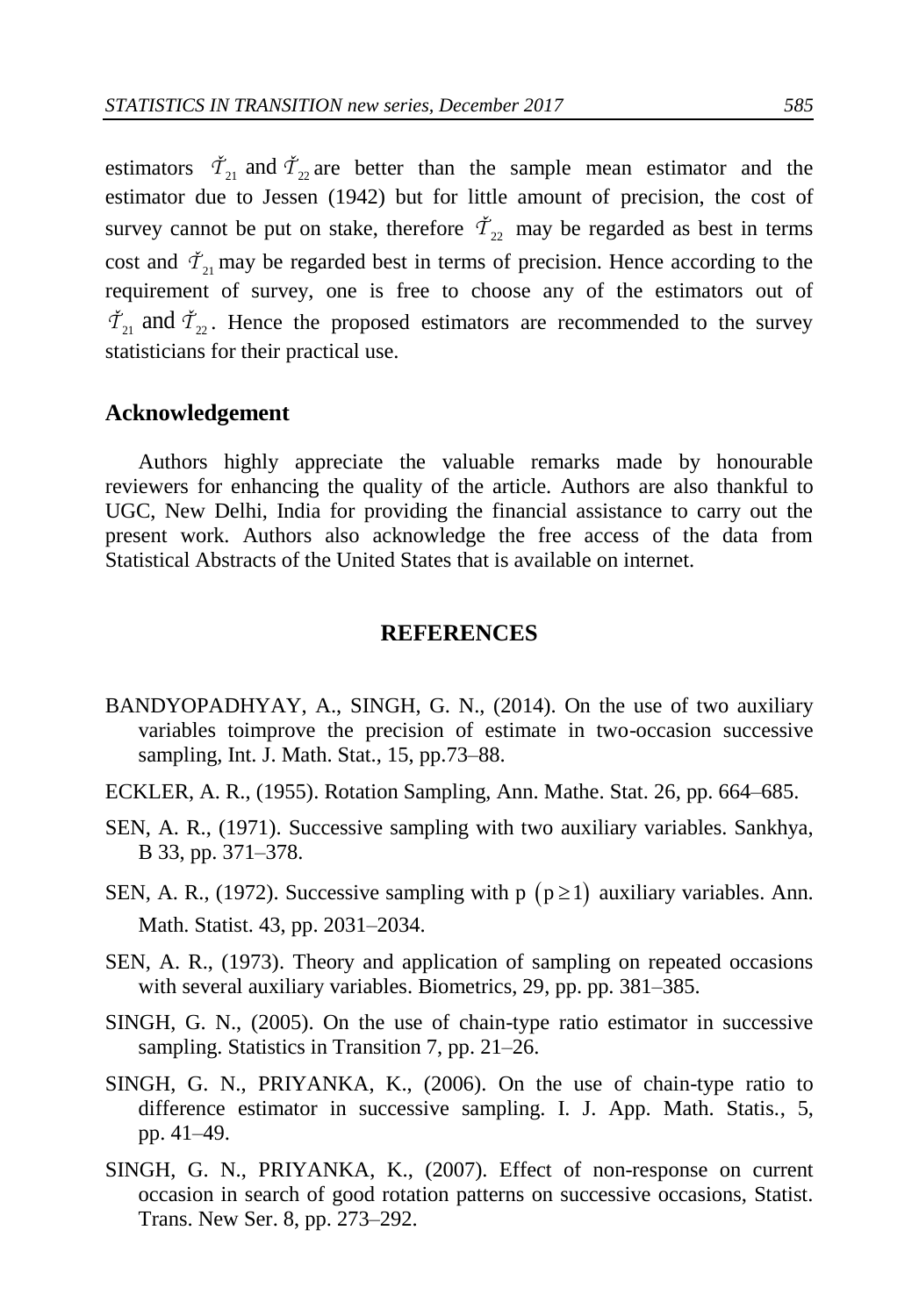- SINGH, G. N., PRIYANKA, K., (2008). Search of good rotation patterns to improve theprecision of estimates at current occasion, Comm. Stat. – Theo. Meth. 37, pp. 337–348.
- SINGH, G. N., KARNA, J. P., (2009). Search of efficient rotation patterns in presence of auxiliary information in successive sampling over two occasions. Statis. Tran. N. Ser. 10, pp. 59–73.
- SINGH, G. N., PRASAD, S., (2010). Some estimators of population mean in twooccasion rotation patterns. Asso. Adva. Mode. Sim. Tech. Enter., 12, pp. 25–44.
- SINGH, G. N., PRIYANKA, K., PRASAD, S., SINGH, S., KIM, J., M., (2013). A class of estimators for estimating the population variance in two occasion rotation patterns,Comm. Statis. App. Meth., 20, pp. 247–257.
- PATTERSON, H. D., (1950). Sampling on successive occasions with partial replacement of units, J. Royal Statis. Soci., 12, 241–255.
- SINGH, H. P., KUMAR, S., BHOUGAL, S., (2011). Multivariate ratio estimation in presence of non-response in successive sampling. J. Statis. Theo. Prac., 5, pp. 591–611.
- GORDON, L., (1983). Successive sampling in finite populations, The Ann. Stat., 11, pp. 702–706.
- PRIYANKA, K., MITTAL, R., (2014). Effective rotation patterns for median estimation in successive sampling. Statis. Trans., 15, pp. 197–220.
- PRIYANKA, K., MITTAL, R., KIM, J., M., (2015). Multivariate Rotation Design for Population Mean in sampling on Successive Occasions.Comm. Statis. Appli. Meth., 22, pp. 445–462.
- PRIYANKA, K., MITTAL, R., (2015a). Estimation of Population Median in Two-OccasionRotation. J. Stat. App. Prob. Lett., 2, pp. 205–219.
- PRIYANKA, K., MITTAL, R., (2015 b). A Class of Estimators for Population Median in two Occasion Rotation Sampling. HJMS, 44, pp. 189–202.
- SUKHATME, P. V., SUKHATME, B. V., SUKHATME, S., ASOK, C., (1984). Sampling Theory of Surveys with applications. Ames, Iowa State University Press and New Delhi India, Indian Society of Agricultural Statistics.
- ARNAB, R., OKAFOR, F. C., (1992). A note on double sampling over two occasions, Paki. J. Stat., 8, pp. 9–18.
- NARAIN, R. D., (1953). On the recurrence formula in sampling on successive occasions, J. Indi.Soci. Agri. Stat., 5, pp. 96–99.
- JESSEN, R. J., (1942). Statistical investigation of a sample survey for obtaining farm facts, IowaAgri. Exp. Stat.Road Bull., 304, pp. 1–104.